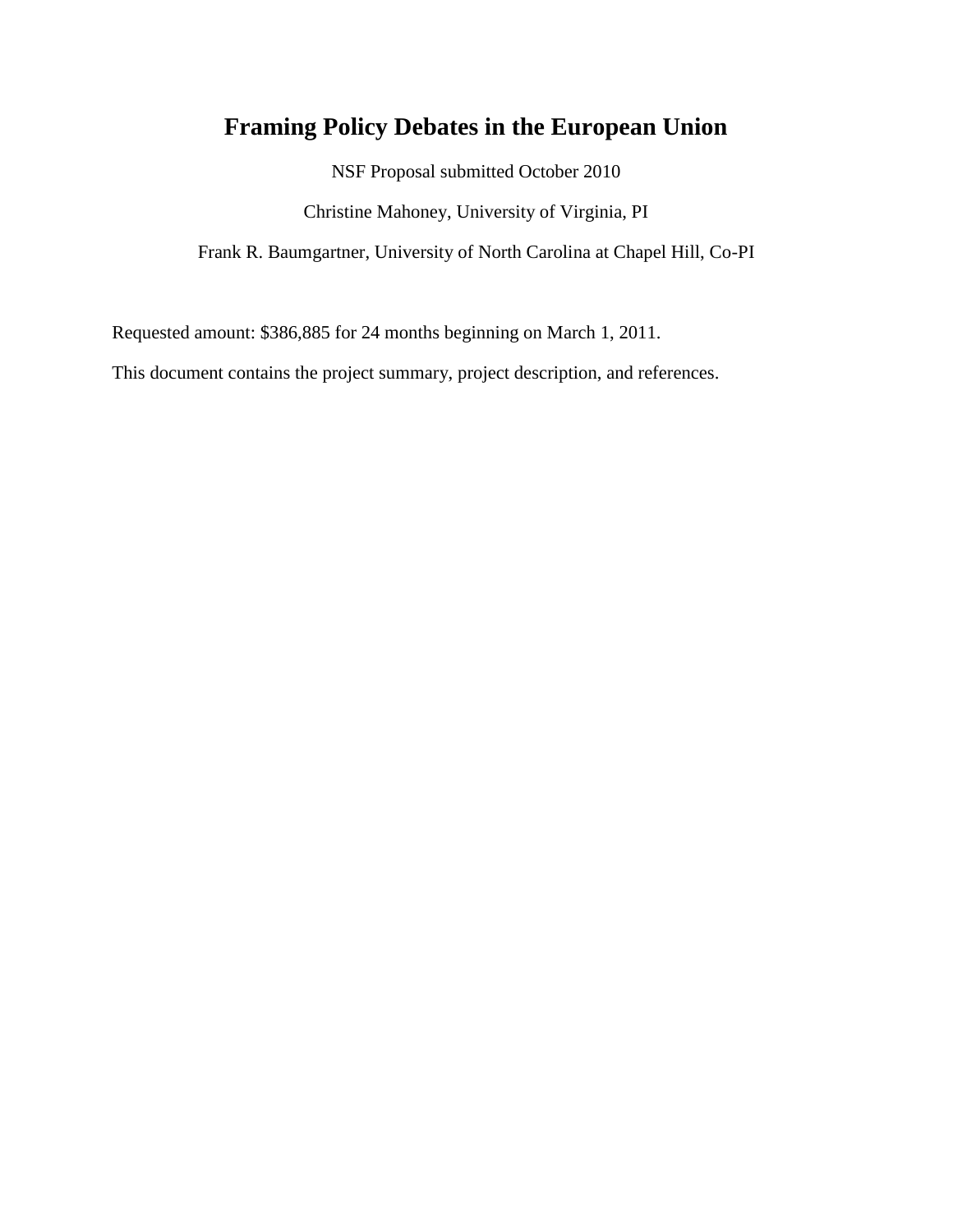#### *Project summary*

#### Intellectual Merit:

The proposed project is a large-scale study of framing by interest groups involved in consultations with the European Union. It proposes the use of new automated techniques to identify frames and assess their dimensionality in policy debates surrounding 120 issues. The investigators coordinate with a large team of scholars simultaneously conducting interviews and fieldwork associated with these same issues, thus contributing to a large and growing infrastructure for the study of policy processes and the roles of civil society organizations in the European Union. The larger project addresses issues of the democratic nature of debate and the relative impacts of nation-states, consumer and civil society organizations, and industries in shaping policy decisions in the world"s largest new political system. The focus of this proposal is on the application of tools and the development of an infrastructure that will allow the analysis of the choice and effectiveness of arguments by interest groups seeking to affect policy outcomes. This focus on framing contributes to the larger collaboration but constitutes a coherent stand-alone project. All of the documents collected be made available on-line as a resource for other scholars of public policy to download and analyze with other software tools, to answer a broad range of theoretical questions.

The project seeks to make more systematic, quantitative, and rigorous a literature on framing which has often been highly qualitative. More importantly, it uses a framing approach to understand a number of substantively and conceptually important questions: what are the roots of policy stability? Are those roots based in shared policy paradigms that become predominant within professional communities, or are they due to institutional structures? How do models of policy negotiation and compromise work within uni- and multi-dimensional policy spaces? Are most issues debated in the policy process unidimensional or do they have multiple dimensions of active engagement by the stakeholders involved? Can one understand policy change with greater focus on argumentation and framing? Can one predict and understand movement in official positions on a policy debate with reference to the arguments put forward by advocates during the policy process? Do material resources, network structures, group type, or alliance with national governments affect the success of interest groups in promoting their preferred arguments within official policy statements? Broader Impact:

### The project seeks to enhance the study of framing and policy processes by initiating a large project focused on the European Union in collaboration with a network of European scholars conducting parallel studies of the same issues explored under this grant through automated content analysis techniques. The project enhances the study of policy processes through the development of new tools of automated text analysis, to generate important empirical findings about the dimensionality of debate across a sample of policy issues and the abilities of interest groups and government advocates to affect the frames used by government policymakers themselves, and to advance the discipline"s understanding of the causes of policy stability and change. The project will train a number of undergraduate and graduate students and create a public web-based resource for the continued study of democratic decision making in the European Union.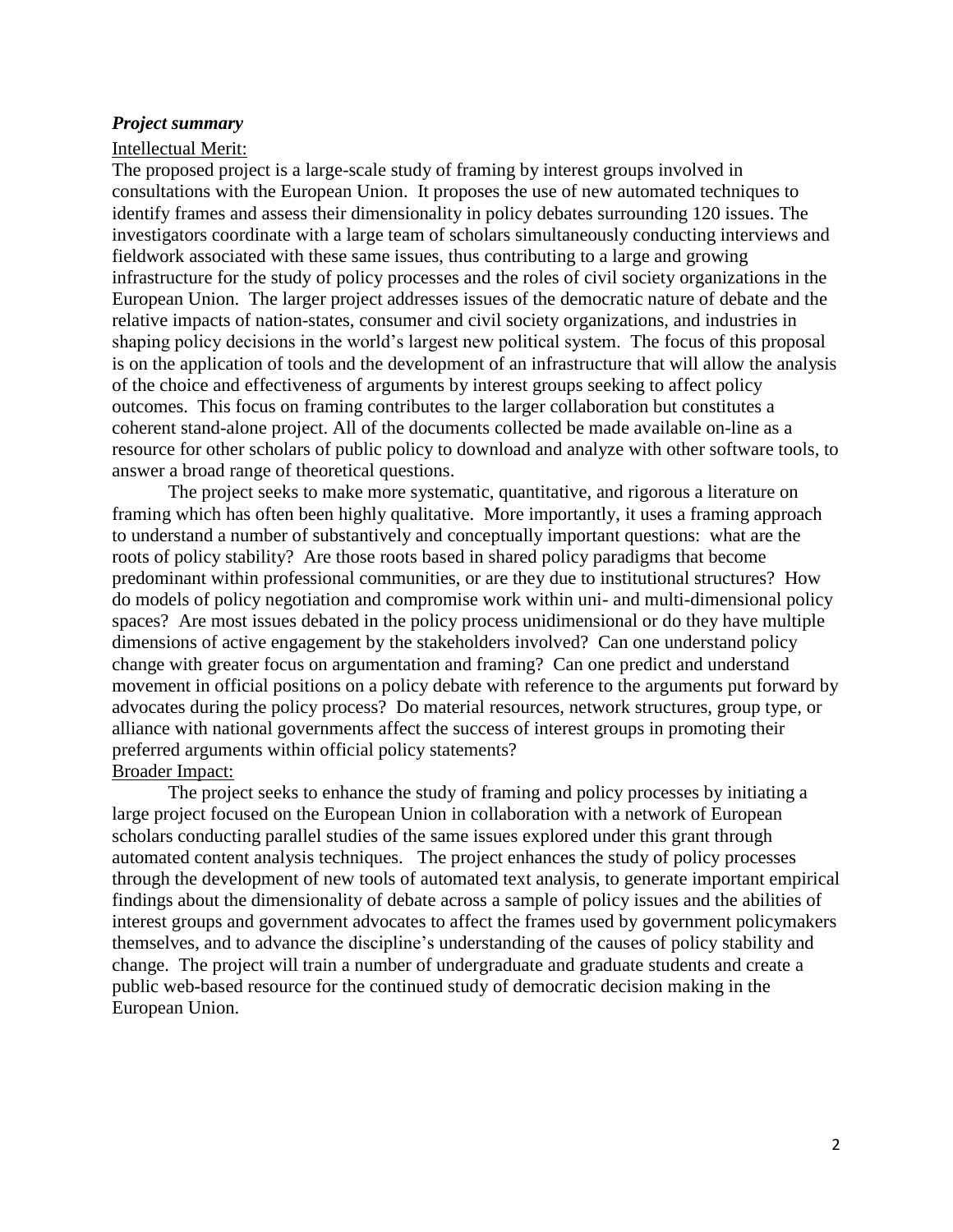#### *Project Description*

#### *Introduction*

We propose a large-scale study of framing by interest groups involved in public policy debates in the European Union in order to understand the impact of framing on lobbying success. We use new quantitative text analysis techniques to identify frames, assess the dimensional structure of a sample of policy debates, and determine the change in the distance between interest groups and the European institutions over the course of policy debates surrounding 120 issues. The European Commission publishes proposed regulations, seeks comments, and then issues final regulations. By measuring the substance and frames associated with the initial proposal, the comments received, and the final regulation, we can assess the degree to which movement from proposal to final regulation is associated with the comments received by interest groups, and which comments are most closely associated with any observed movement in the official position. By measuring the relative positions of the policymaking institutions and interest groups in a multidimensional space, we can assess quantitatively what has previously been done only with qualitative methods. And we do so over a large sample of issues.

We coordinate with a team of European scholars simultaneously conducting interviews and fieldwork associated with the same 120 issues that will be our focus. The larger project, INTEREURO (Comparative Research on Interest Group Politics in Europe), aims to develop a comprehensive theoretical and empirical understanding of the role of interest groups in the EU through synchronized data collection and sharing. Dozens of scholars and researchers will be collecting data at the EU-level and in six countries (Germany, the Netherlands, Slovenia, Spain, Sweden, and the UK; see: [http://www.unc.edu/~fbaum/papers/esf\\_2010.htm\)](http://www.unc.edu/~fbaum/papers/esf_2010.htm). They will work collaboratively to examine interest group mobilization; organizational maintenance and professionalization; strategies for influencing political decision-making; multi-level lobbying efforts (that is, coordination of national-level and EU-level strategies); and the impact of groups on policy outcomes. This collaborative network received approval for funding from the European Science Foundation (ESF) in September 2010, and the current NSF proposal is designed to link closely with their efforts. Our focus here is on quantitative assessments of success in framing. Other collaborators will be conducting more qualitative assessments of different aspects of the lobbying process in individual countries and at the EU-level in Brussels. This large international collaboration seeks to create the infrastructure to support a new generation of studies of lobbying and the policy process in Europe, including a new web site with information about our collective efforts.

Our focus on framing at the EU-level contributes to the larger collaboration but constitutes a coherent stand-alone project as well. All of the documents we collect, process, and code will be made available on-line as resource for other scholars of public policy to download and analyze with other software tools, creating new infrastructure for the study of policy processes and comparative content-analysis techniques. The larger ESF-based project is also committed to maximum public availability of the source materials.

### *Unanswered Questions in the Study of Framing*

Considerable ambiguity characterizes the literature on framing, as scholars in different disciplines or subfields of political science have used a variety of terms to refer to relatively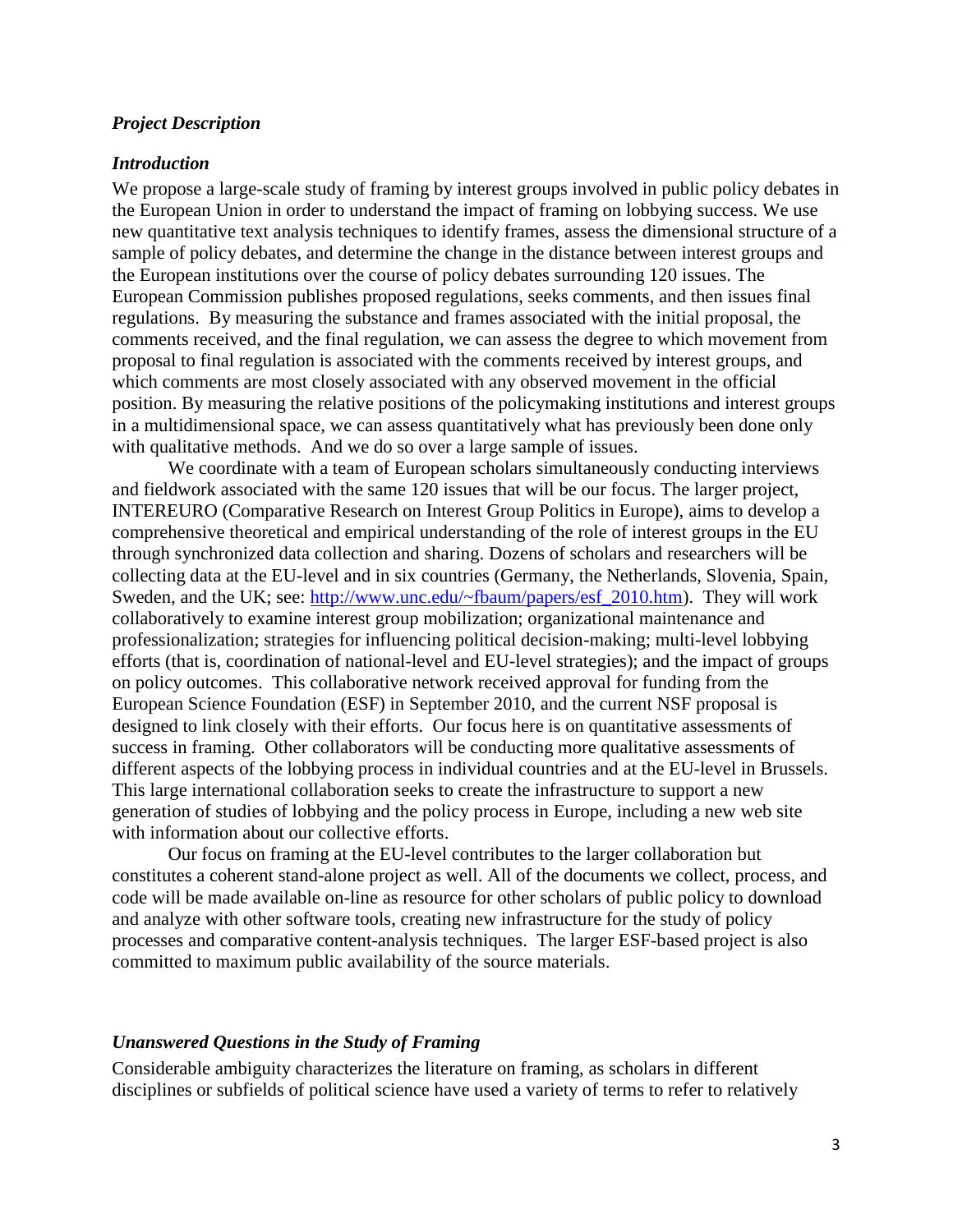similar things and few studies have systematically looked at the effect of framing on policy outcomes. Various actors emphasize different points; Entman has described framing as "selecting and highlighting some features of reality while omitting others" (Entman (1991, 53). We follow Entman and define a frame as a specific aspect of a policy issue that is emphasized in a public policy debate. Policy issues are almost universally multi-dimensional, since complex policy proposals often have differential effects on different social and professional groups, different geographic regions, and can be justified in many ways. Baumgartner and colleagues, in their study of a random sample of 98 objects of lobbying in Washington DC, found not a single issue that could be considered along only a single dimension (2009). Baumgartner and Jones (2009 [1993]) describe "non-contradictory argumentation" in which proponents of environmental protection may for example discuss issues of loss of habitat whereas, in the same debate, business interests may focus on loss of jobs or tax revenues. Key to the discussion of framing is the idea that protagonists in policy debates often attempt to push collective attention more toward their preferred frames and away from those of rivals. Direct confrontation on a single dimension, for example statistical debates about *how many* jobs may be lost with a given new regulation, may be less common than indirect or non-contradictory debates where an argument about jobs is countered with an argument about habitat. Apples-and-oranges comparisons are typical. We aim to develop tools to make what has often been a very qualitative literature amenable to rigorous quantitative methods, allowing us to compare issues based on the frames and dimensional structure of debates and assess the effectiveness of interest groups" framing efforts in promoting particular policy outcomes.

Making use of new content analysis techniques, we will first identify the frames invoked on each issue as well as the dimensional structure of the policy debates. At the same time, we locate interest groups and the European institutions in the policy space and assess the movement of the EU institutions over time. If the distance between interest groups and the EU institutions in the policy space decreased over time, we consider the interest groups as successful. By controlling for other interest group and issue characteristics identified in the literature and by analyzing the frames employed by interest groups, we are thus able to assess whether their framing efforts can account for variation in lobbying success.<sup>1</sup>

Since Schattschneider (1960), scholars of public policy have known that participants in the policy process have incentives to describe the issues on which they deal in different ways in order to attract new participants in the process, or to justify their exclusion. As Baumgartner and Jones (2009 [1993]) described, a description of nuclear power that focuses on technical complexity and lack of broader social consequence (other than cheap and abundant electricity) served to justify the monopoly once enjoyed by nuclear physicists and others linked to the now defunct Atomic Energy Commission. These authors referred to 'policy images' and noted how that of nuclear power went from positive to negative in the 1960s, with huge public policy consequences. Since these early works, students of public policy have been keenly aware of the impact of framing on public policy. $^{2}$ 

 $\overline{\phantom{a}}$ 

 $1$  Of course, we cannot assess whether the movement of the European Commission position was due to the arguments made by any particular interest groups. Rather than attempt to identify "influence" in this manner (which we believe to be impossible), we focus instead on what can indeed be measured: the frames that are used by different actors in the debate and the movement of the official position. Our collaborators in Europe will add additional qualitative assessments of the causes of the outcomes we observe.

 $2^2$  Framing studies are common in several other literatures within political science, including media-effects studies in the field of public opinion (see for example Berinski and Kinder 2006 or Gilliam and Iyengar 2000). Similarly, Lakoff (2004) focuses on how members of the public respond to different types of emotional stimuli. These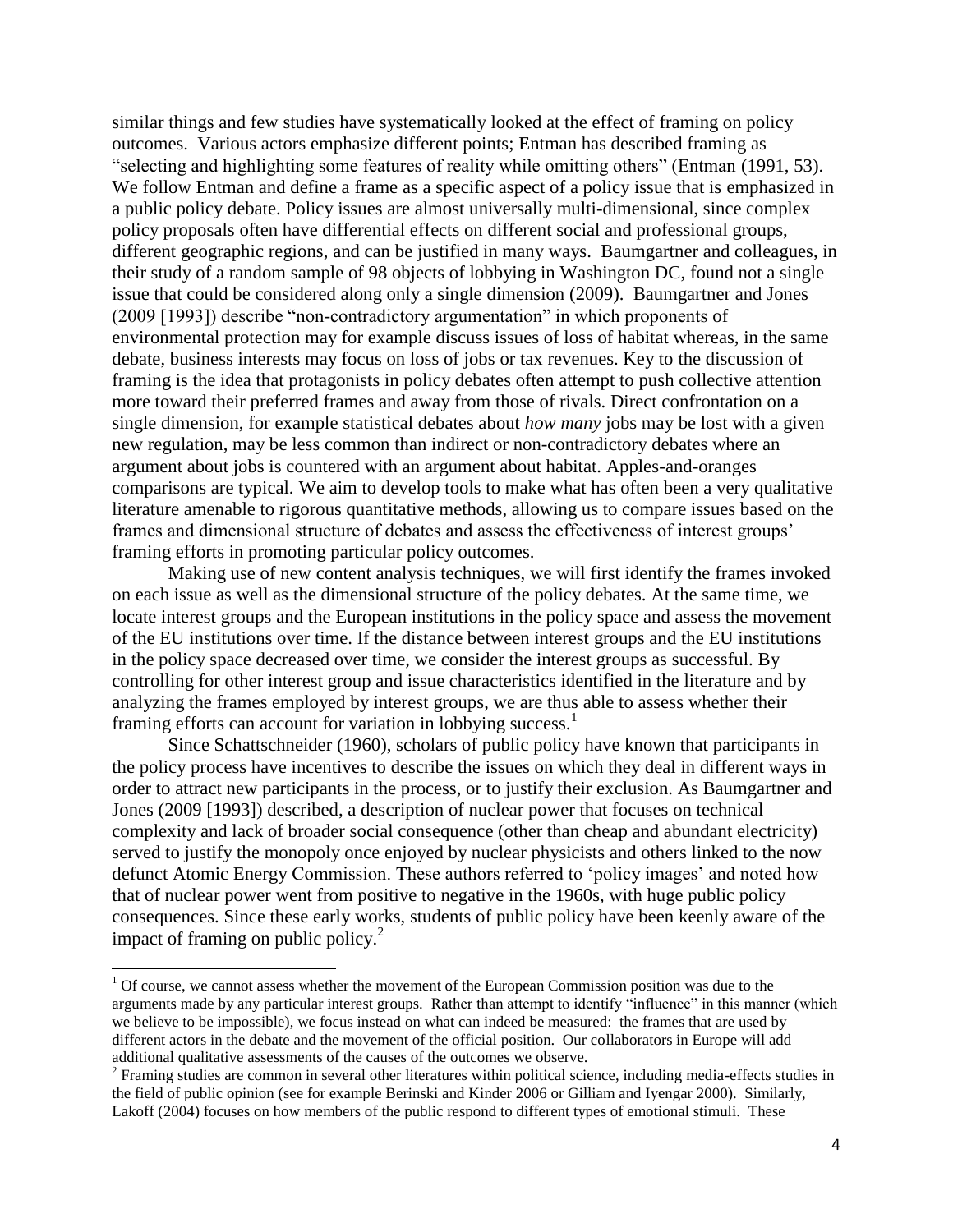William Riker (1986, 1996) focused our attention on the ability of individual protagonists in the policy process to destabilize debates by focusing attention on a particular dimension. Since his important works, scholars have struggled with the determinants of success in such efforts. James Druckman (2001) was one of the first to study the limits to framing (e.g., the fact that many people may be strongly resistant to efforts by others to reframe a debate), but his study was at the mass level, not among participants in the policy process as we propose here. Baumgartner and colleagues (2009) have conducted the most extensive study to date of collective framing processes, covering a random sample of 98 objects of lobbying activity in Washington, DC. Their results suggest that few issues are reframed, at least in the short run. Following each of 98 issues over a four-year period, they found that fewer than five percent of the issues were significantly reframed. Much more common were stable frames understood by all members of the professional community of lobbyists and policymakers surrounding the issue. The individual lobbyists might seek to focus attention on one dimension over another, but none had the power unilaterally to redirect *collective* attention only to those dimensions favourable to their own position. Mahoney (2008) similarly found limits to the ability of lobbyists to reframe issues in her study comparing interest-group argumentation in the US and the EU. In contrast to members of the mass public, elite participants in a policy community have highly detailed understandings of the various elements of debate, even those with which they disagree. So it is not easy to introduce a "new" element of debate to a group of experts.

Few previous empirical studies of framing in public policy have addressed issues we will explore here: How many different dimensions of debate are present across a sample of issues? Do the issues with higher dimensional complexity differ from the simpler issues with regards to outcomes or the ease of reaching a policy solution? Can we associate shifts in the positions of policymaking institutions with the framing strategies employed by interest groups? Is success in framing associated with the material resources controlled by interest groups? Are there certain categories or types of frames that emerge as particularly powerful when it comes to moving policymakers? Do those who emphasize the same frames constitute homogenous coalitions with respect to group type and sector of the economy, or are these empirically defined coalitions more heterogeneous? Among those who disagree, do they engage on the same dimension of evaluation, or do they follow what Baumgartner and Jones (2009) called "noncontradictory argumentation"?

The range of important theoretical issues to be addressed here is matched by important methodological ones. The study of argumentation and framing at the elite level is being revolutionized by new developments in the systematic study of text as data (e.g. Laver et al. 2003, Purpura and Hillard 2006, Hillard, Purpura and Wilkerson 2008, Schonhardt-Bailey 2008, Slapin and Proksch 2008, Yu, Kaufmann and Diermeier 2008, Hopkins and King 2010, Quinn et al. 2010). We will apply a set of newly developed text analysis tools (e.g. Schonhardt-Bailey 2008) to an original database of over 7,000 documents which detail the political argumentation of thousands of advocates lobbying on 120 policy issues. Thus, we fit into a growing literature making use of the huge mass of publicly available documents associated with government decision-making.

 $\overline{a}$ 

literatures, focused on individual psychological or cognitive responses to public policy stimuli among members of the mass public, are related to but different from the focus within the field of public policy. This literature deals with elites, not members of the mass public, and is less interested in the individual-level cognitive response to frames than in the overall nature of the debate as reflected in publicly available documents. We follow the public policy tradition here.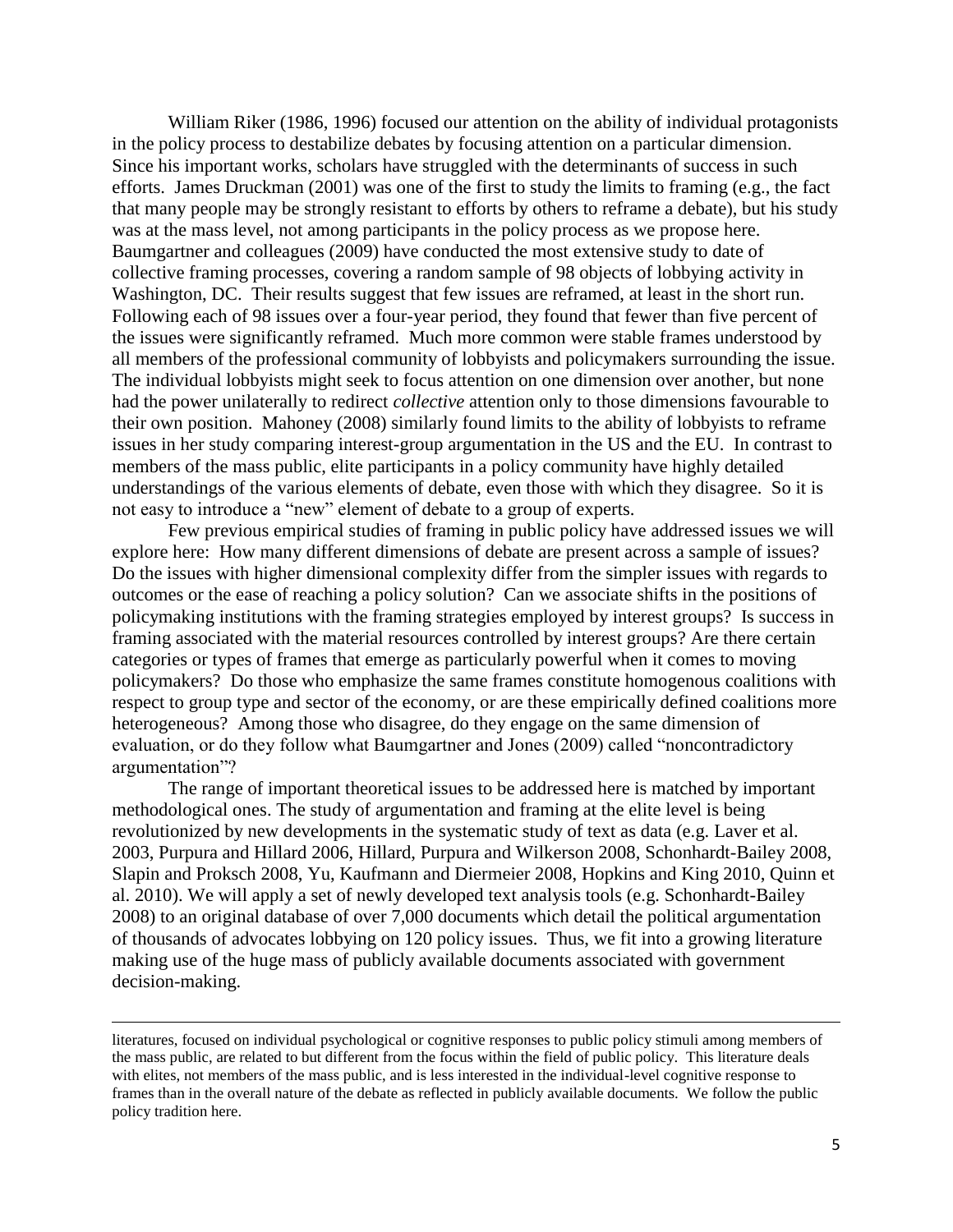Finally, we focus on the institutional context of the European Union. This allows comparison to previous NSF-funded work in the US (see Baumgartner et al. 2009, Mahoney 2008) and allows comparison of the effectiveness of civil society interest groups, business and trade associations, member states through the European Council, bureaucrats and agency officials through the European Commission, and elected officials in the European Parliament. Previous work on the US, for example, suggested that forty percent of all the "advocates" active in the policy process at the federal level were government officials, not outside interest groups, the normal focus of policymaking studies. Elected and appointed officials play important roles, and the EU setting allows us to study the roles of national governments as well as EU-level officials.<sup>3</sup> The availability of large stores of documentation through the EU consultation process makes possible a large-scale analysis of administrative decision-making in the complicated institutional setting of the EU.

Overall, then, our project seeks to address key issues in the study of framing, apply newly developed tools for automated coding of frames on a large scale for the first time, and create an infrastructure for research that other scholars can use for their own purposes. By expanding the study of framing from the US to the European context we are able to investigate whether framing success varies with contextual characteristics related to the political system and whether theories developed in American context apply to other political systems. In addition, we will systematically assess for the first time, the ability of advocates to move the debate closer to their ideal points by selective framing in their policy arguments.

#### *Testing Theories of Framing & Frame Success Systematically*

 $\overline{\phantom{a}}$ 

When does a frame successfully change policy? We test expectations about variation in framing success by looking at characteristics of the frame itself and the broader issue debate space. The first set of questions makes use of theories from the Resource Mobilization and Psychological Framing literatures, and the second makes use of theories of Frame Bridging and Frame Extension common in Sociology as well as Psychology and Economics-based Cognitive Limitation and Bargaining theories.

Is it the quality of the frame that moves policymakers to action? Or is it simply the quantity of communications so framed that moves policymakers? This should be a fundamental question in advocacy studies and, at base, is a resource mobilization question. Resource mobilization theories suggest that fired-up latent interest groups are not enough to change policy; groups of like minded individuals need to mobilize resources to organize and become active and effective in the policymaking process (McCarthy and Zald 1977). For each issue we will asses which actors are evoking which frames and whether those frames have independent effects on the positions of political institutions, controlling for group and coalition resources. Resource mobilization theories would suggest that those groups and coalitions of groups with more resources, and by extension the ability to magnify their frame through a barrage of communications, will be more likely to see their frame succeed in moving policymakers. In this perspective, it is not so much the argument that matters, but who is making it.

An alternative framework, which suggests there is power in argument, would allow for variation in framing success across actors and coalitions of actors with differing levels of resources. It is here that the extant literature provides only partial guidance and where we hope this project will provide the greatest insight. Frames may have different likelihoods of success

 $3$  The roles of each nation-state in the policy process is beyond the scope of what we expect to be able to do in this project, but it is a significant part of the larger European collaboration of which this project will form a part.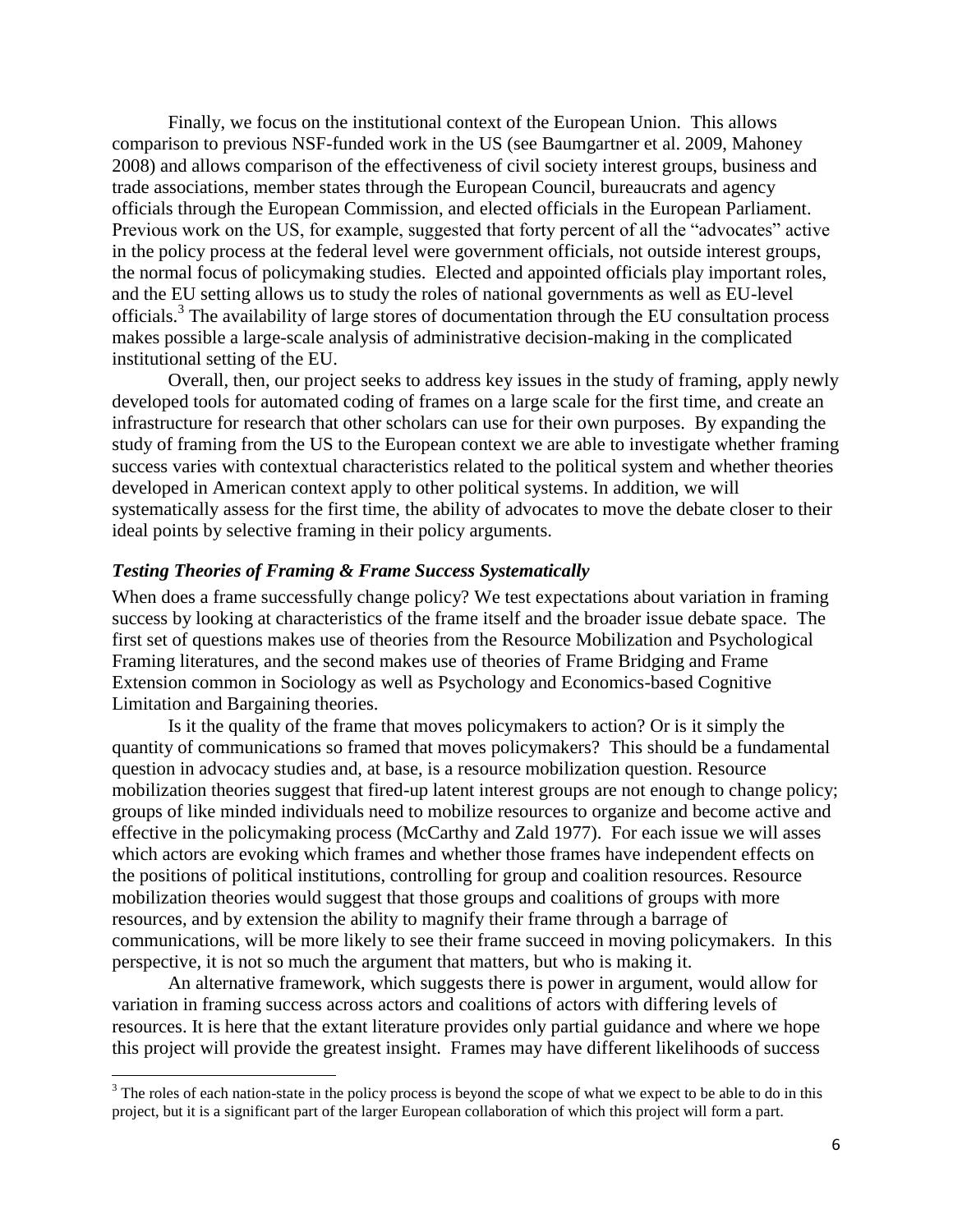depending on whether they focus on gains or losses. Kahneman & Tversky"s (1981) laboratory experiments suggest people are more likely to be risky, and thus policymakers would be willing to take a risk of policy change, if the issue is framed negatively (i.e. as a loss, or a pending crisis). However, research on philanthropy shows that there are cultural differences in responsiveness to negative frames, where Europeans respond to negative pleas for financial support of develop aid which evoke colonial guilt, Americans respond better to positive frames that evoke ideas of American philanthropy, generosity and equality of opportunity. Do negative frames always beat positive frames as Kahneman & Tversky"s research would suggest? Does the effectiveness of negative frames vary depending on the issue – displaying strong returns on domestic issues but perhaps not on international issues? Lastly, is it the economy stupid? Do frames that focus on jobs and economic growth carry more weight with governing institutions that will be judged largely on the health of their economies, than frames emphasizing the impact on consumers, the environment, or public health? Or can frames that highlight how a set of policies result in bodily harm win, as Keck & Sikkink (1994) found in the case of human rights issues, even in the face of major economic interests?

With our data linking group type and framing strategies we will be able to test, on a large scale, Snow and Benford's (1986; 1988) concepts of "frame extension" and "frame bridging." We will better understand if corporations are always framing issues in economic terms, or thinking outside that box; if environmental groups are constrained to frame issues as environmental concerns, or if they have the flexibility to be creative and evoke economic, public health, and security dimensions as well. There are reasons to suspect that diffuse interests reliant on large citizen-based membership will be more restricted in their set of frames (that is, they will minimize their "frame extension" so as to not alienate core supporters), whereas trade and industry groups, who need worry less about mobilizing enthusiastic support from diffuse potential memberships, can be more strategic with respect to the frames they emphasize. We will investigate whether the range of frames used differs by group type.

We will also be able to study the extent to which actors are "frame bridging" and if that bridging increases the chances of a frame successfully moving policymakers. Snow and Benford (1986; 1988) suggest groups frame their positions so as to build bridges to other groups and therefore expand their supporting coalitions. Riker"s focus on heresthetics and Baumgartner and Jones" idea of non-contradictory argumentation would suggest that each set of actors might focus only on that dimension most advantageous to it. Baumgartner et al. (2009) found, however, that the "sides" mobilized on the sample of issues they investigated in Washington DC were surprisingly heterogeneous and that all sides in the debate shared a common understanding of the underlying issues. This suggests that the sets of groups invoking particular dimensions of discussion may be more diverse. The likelihood of success of a frame may increase with the heterogeneity of the groups employing it. If a coalition of groups using the same frame is very homogenous (such as only automobile manufacturers), it is plausible to assume that this frame represents the opinion of only a small section of society. However, if different types of actors align by using the same frame (such as automobile and environmental groups), the European Institutions can be sure that this frame represents a broad section of society and therefore receives a lot of backing by the public. In any case, these are straightforward empirical questions given our research design.

Some issues may have only a few frames put forward by participants (or even only a single frame, to which virtually all actors subscribe), whereas others may have many. The degree of complexity in argumentation can be a measure of the dimensionality of the debate surrounding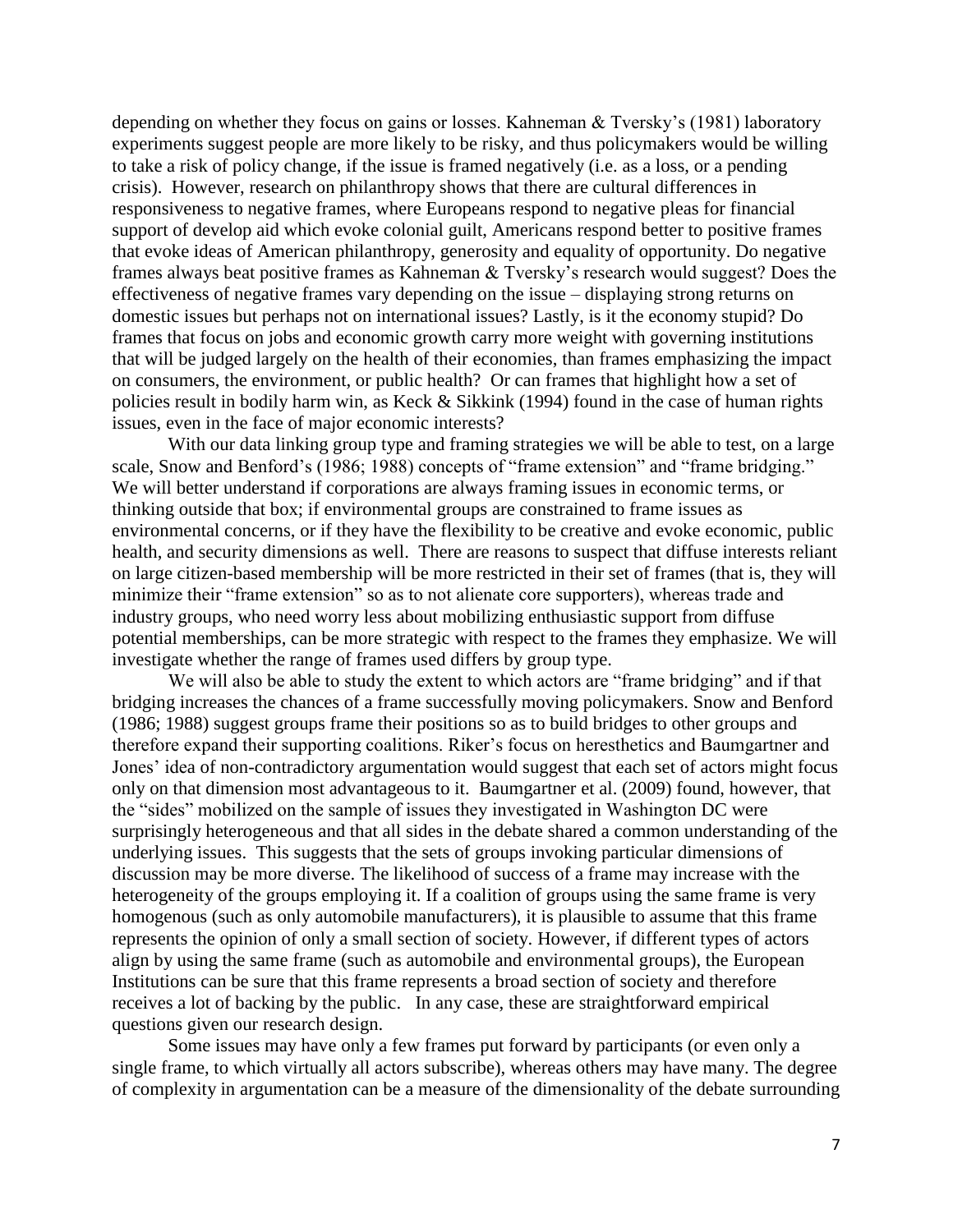an issue. We will study the structure of an issue debate by mapping the various frames employed by interest groups as well as the governing institutions and by identifying the underlying dimensions that structure the debate. Framing success may be expected to vary across issues according to the complexity of the structure of the debate. Cognitive limitations on the part of policy makers leads them, like all humans, to focus on just a few dimensions of an issue (see Simon 1984, Jones and Baumgartner 2005). Due to the cognitive demands placed on policymakers in a complex debate we would expect them to be more likely to take cues from large and diverse coalitions regardless of their frame. That is, the power of argumentation may be lost in complex issues where policymakers need to take mental short-cuts, equating numbers of supporters or diversity of supporters of a frame with a powerful argument.

Finally, bargaining theories suggest that if there are competing and unrelated dimensions of debate, space is open for compromise due to the possibility of issue linkages and package deals. However, if there is only a single dimension of conflict, bargaining is difficult since actors compete in a zero-sum environment and have nothing to exchange. Thus, we can assess the possible linkage between the number of dimensions of a policy debate and the likelihood of negotiated settlement. The literature on bargaining seems to stand in contrast with expectations from political science, which might suggest that a reduced (or unidimensional) political space leads to a simple solution: the median voter. We can test straightforwardly whether lowdimensional issues are more likely to see successful outcomes than high dimensional issues, and also whether the final position of the EU institutions is within an area predicted by median voter theorems, or whether the final EU documents reflect an official position outside the area of predicted compromise. Further, we can assess the number of relevant dimensions across our issues, an empirical point rarely studied.

For all these analyses, we will assess the initial and final policy locations of the European institutions (European Commission, Council, and the European Parliament). We will establish "closeness scores" for each advocate to the official position as reflected in official documents at the initial and final stages of the debate. Thus, we can establish the degree to which the different EU institutions take up the various frames in the debate and align with interest groups. In this manner, we will be able not only to assess the structure of conflict in a large sample of EU policy debates, but also the success of various interest groups in moving the location of the relevant EU institutions toward their policy position. Our project therefore seeks to enhance our theoretical knowledge of framing, lobbying, and policy outcomes. We hope not only to test a number of specific hypotheses following from the comments above, but more generally to provide some empirical framework for future studies that may be more focused on one or a few of these issues. Ours is a very broad project seeking to lay out the empirical terrain. We know remarkably little about how framing strategies sway policy debates – considering the centrality of argumentation in politics this is surprising and should be remedied; this proposed project moves us in that direction. The logistics of our project are quite unusual because of our ambition to gather and analyze large amounts of information, so we spend the rest of our proposal focusing on issues of data collection, analysis, and showing the feasibility of what we propose to do.

#### *Logistics: Case Selection*

Our project will focus on the same stratified random sample of 120 legislative proposals being studied in the larger collaborative project. This sample is drawn from the European Commission"s Prelex database to create a list of legislative proposals introduced by the European Commission between 1 January 2007 and 31 December 2009. Limiting the list to proposals that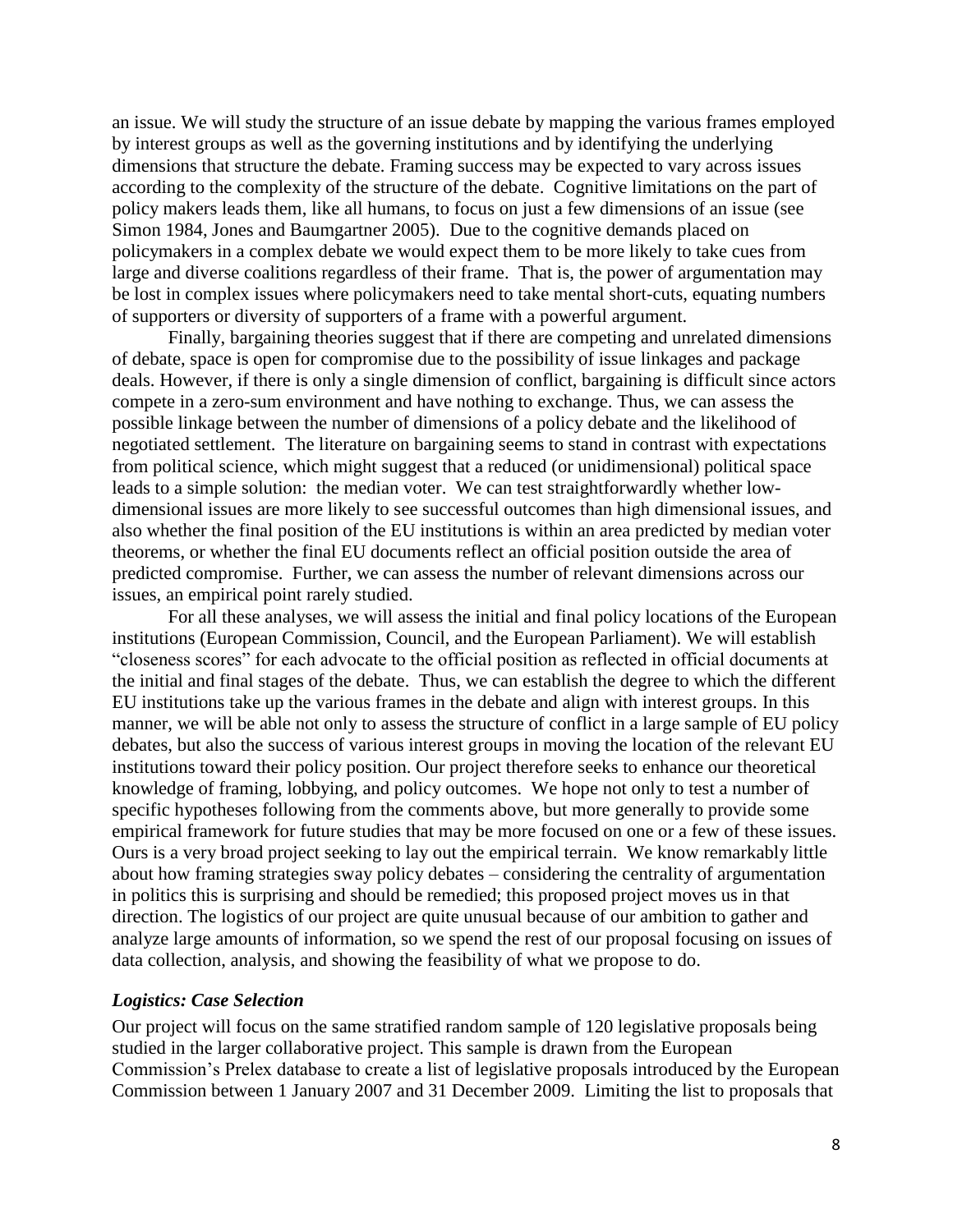have been introduced in 2007 through 2009 will allow members of this larger team to know the final legislative outcome, collect the final legislation documentation and conduct interviews with policymakers and advocates. (Our focus here will be on analyzing the documents associated with these issues.) Legislative proposals will include 50 proposals for Regulations, and 40 proposals for Directives (two forms of binding laws), as well as 10 green and white books (official documents laying out proposed directions for future legislation); in this way the sample includes issues that are at different stages of the formal policy agenda. In this section of the sample we will exclude issues that did not generate public attention since there are many technical issues that do not motivate a public response. Operationally, we will exclude issues that are the object of fewer than five articles in *Agence Europe*, a widely used database of news coverage of EU affairs. With 100 issues chosen from among the relatively salient items on the EU docket, we will also select another 20 proposals with lower salience as a control. This sample of proposals that did not garner public attention will be stratified using the same proportions as for the publicly salient proposals: 10 for regulations, 8 for directives, and 2 green and white books. Thus we arrive at a sample of 120 issues, with varying levels of salience and at different stages in the policy making process, for which documentation about the positions of the EU institutions and the positions of interested advocates can be collected.

#### *Document Collection & Identification of Interested Parties*

For every issue in our random sample of 120 cases we will analyze three areas of public position taking at the supranational level:

1. Official Statements from the EU Institutions and Policymakers: This includes all white papers, green papers, proposals for Directives, proposals for Regulations, the Opinions from the Council and the EP during the legislative process, the final adopted legislation as well as the original policy if one existed as a measure of the status quo. These will allow us to track locations of EU institutions in the political space and to analyze any differences over time or from one EU institution to another.

2. Consultation Submissions: For those cases where public consultations are available, we will collect all submissions. The Commission's report of the Consultation will be included in the Official Statements database above. Submissions will come from interest groups (e.g., membership based organizations) but may also involve other private actors (e.g., individual corporations) as well as other actors (for example regional or national government institutions). All such submissions will be included in our analysis and our analysis of them will be as extensive as the dataset will allow (e.g., we will analyze differences among EU-level interest groups, national level groups, individual corporations, and public bodies at the lowest level of detail that our dataset allows).

3. Position Papers: In many cases a public consultation has not been held, interest groups have chosen to not comment in that forum, or groups have become involved later in the process; to capture the full range of interest group communications contributing to a debate we will go to websites of all active participants and download their press releases and position papers on the issue. Documents collected will be limited to position papers and press releases for comparability across groups. The list of all active participants on an issue will be constructed iteratively by triangulating information on groups mentioned in all three sources and from interviews conducted by the larger ESF research team.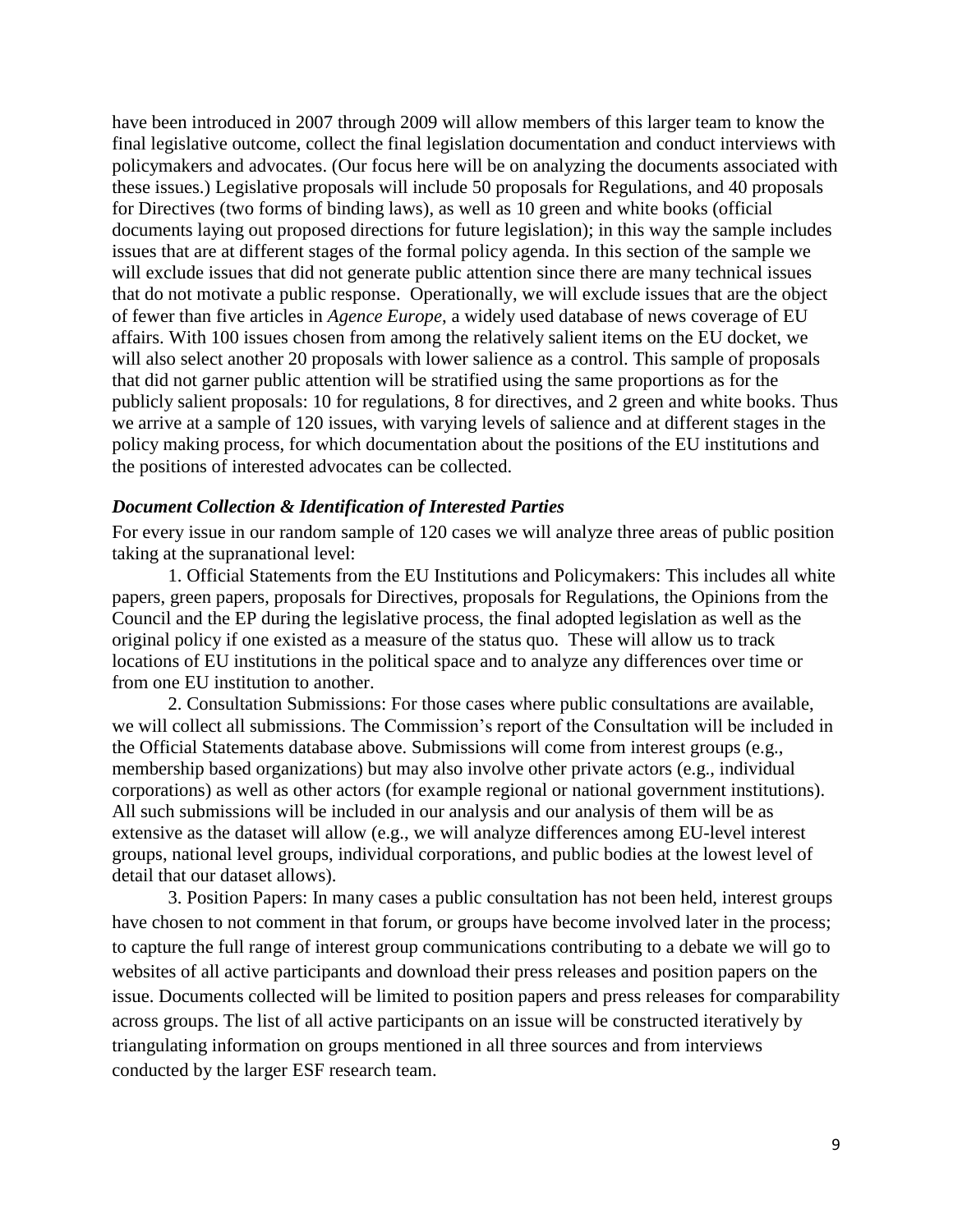The logistics of our data collection task depend on the number of documents found on each issue. As our sampling frame (for 100 of the 120 issues) excludes issues at the very lowest level of salience within the EU (e.g., purely technical regulations with little public discussion), we expect a substantial number of submissions for each issue. At the highest end of the scale, recent issues such as the Green Paper on the Review of the Consumer Aquis which lead to a new legislative proposal on consumer rights produced 307 consultation submissions. However, based on an earlier analysis of 56 consultations of the European Commission, the average number of consultation submissions can be expected to be about 60 (Klüver 2009). Our budget and staff plans are based on an estimate of approximately 7500 documents for the 120 issues to be analysed, including official documents (120 issues x 60 documents + a small margin).

#### *Content Analysis*

In order to analyze framing success, we will identify the frames brought up by interest groups as well as their policy positions and those of the European institutions, locate them in a policy space and examine the distance between the location of interest groups and the European institutions over the course of a legislative debate. If the distance between interest groups and the European institutions decreased over time, their lobbying activities were successful. In order to investigate the effect of framing on lobbying success, we control for alternative explanatory factors such as resources and organizational type. These variables will be gathered in cooperation with the ESF project.

Based on a review of recent literature on framing and text analysis and on a preliminary comparison of different quantitative text analysis techniques for one sample case, we came to the conclusion that a combination of cluster and correspondence analysis currently constitutes the most appropriate text analysis technique in order to study framing and dimensionality of legislative debates. Cheryl Schonhardt-Bailey has successfully used this technique to analyze framing and dimensionality of parliamentary speeches, speeches of presidential candidates and transcripts of the Federal Reserve"s Federal Open Market Committee (Schonhardt-Bailey 2005, 2006, 2008; Bailey and Schonhardt-Bailey 2008). Two software packages are available with the necessary functions: ALCESTE (Image 2009) and T-LAB (Lancia 2009). Before we however start with the text analysis of all 120 issues, we will conduct a more elaborate comparison of T-Lab and Alceste with other text analysis techniques across ten policy issues in order to check the validity of the findings and to assess the quality of alternative content analysis approaches. Recent text analysis techniques that deserve further investigation are fully automated unsupervised learning techniques such as the topic model by Quinn et al (2009) or semiautomated supervised learning techniques such as the ReadMe package by Hopkins and King (2010). We will compare the results of these quantitative text analysis techniques with estimates gathered by traditional Hand-Coding in order to assess the validity of the results in a small-N study of ten policy issues before we ultimately decide upon the text analysis technique we will use in our project. However, based on our preliminary assessment of text analysis techniques, we are illustrating the use of T-LAB in order to identify frames and to assess the dimensionality of public policy debates on one sample case below. Analyzing framing and dimensionality with T-LAB involves three steps: Preparation of the text corpus, Cluster Analysis, and Correspondence Analysis.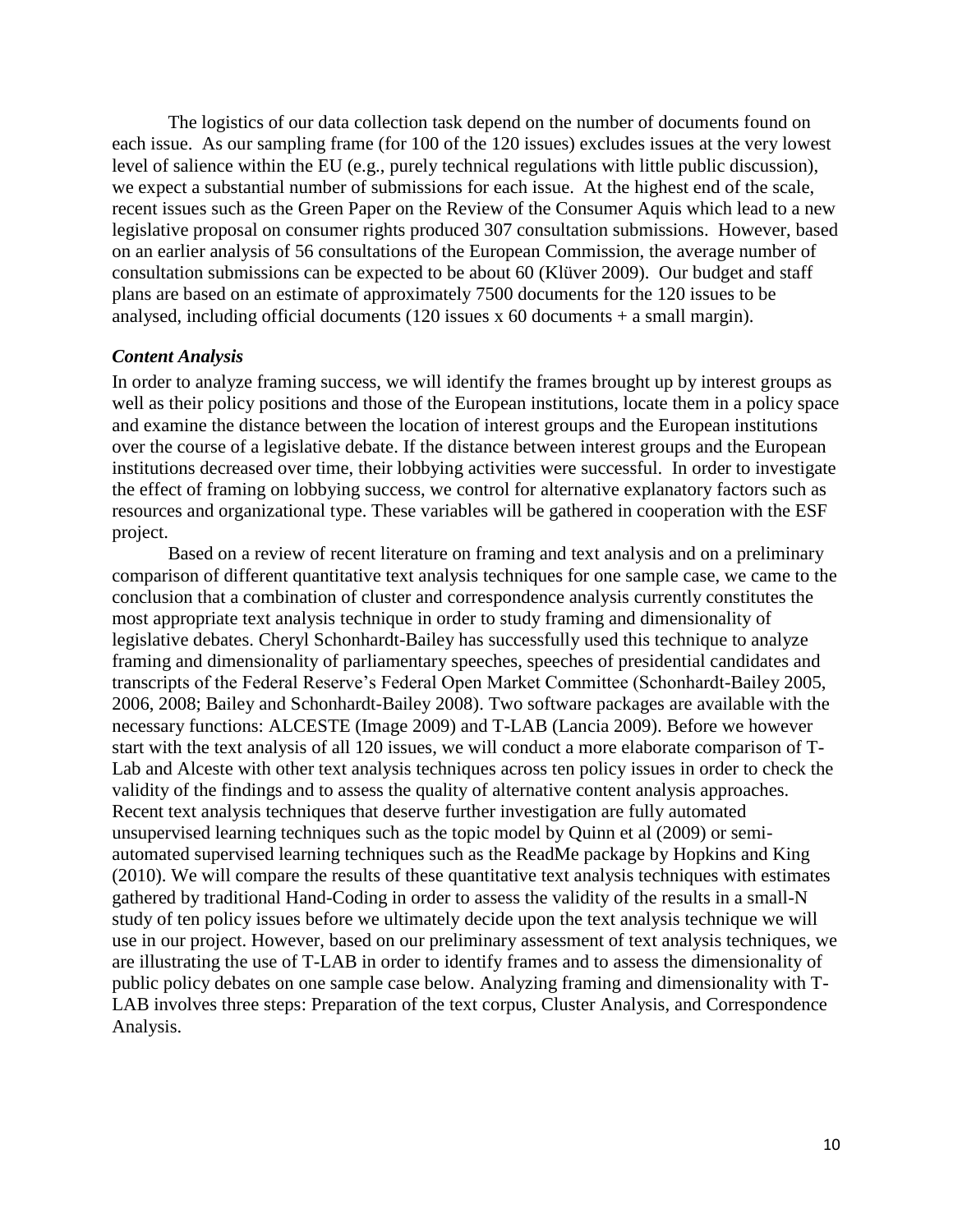### *A. Preparation of the text corpus*

Preparation of documents includes: 1) transfer to digital format for any documents not already digitally readable (e.g. scanned faxes); 2) unification of British and American spellings and correction of spelling errors; and 3) removal of names of authors, non-content "stop words," unnecessary information such as contact information or repetition of the consultation questions. The resulting text files are merged into a single file with each original document tagged with identification variables such as name of the actor or actor type. All of these tasks can be done either automatically by drawing on a Python computer script or with undergraduate coders.

### *B. Cluster and Correspondence Analysis*

T-LAB relies on co-occurrence analysis which is the statistical analysis of frequent word pairs in a text corpus. Using the presence or absence of words in each document, the program calculates an indicator matrix on which to base the classification process. This matrix contains documents in rows and the occurrence of words in each text in columns. Based on ascending hierarchical cluster analysis, T-LAB then identifies clusters of documents. The clusters can be interpreted as frames used by various actors (see also Miller 1997; Schonhardt-Bailey 2005, 2006, 2008).

In a second step, correspondence analysis is used to assess the dimensionality of these frames. Correspondence analysis allows spatial representation of the relation between the clusters whereby position estimates are contingent on correlations, thus distance reflects the degree of co-occurrence. T-LAB cross-tabulates document clusters and words in order to create a second matrix that can be used for factor correspondence analysis. Correspondence analysis provides a measure which indicates the amount of association explained by the dimensions. It aims to account for a maximum amount of association along the first dimension. The second dimension then seeks to account for a maximum amount of remaining association and so forth. The output of this analysis are coordinates for individual interest groups, the frames and the European institutions in the (potentially) multidimensional policy space (see figure 1 & table 4).

### *Illustration*

In order to test the applicability of this content analysis technique, we analyzed the public policy debate concerning the legislative proposal on reduction of  $CO<sub>2</sub>$  emissions from cars, since our collaborator Heike Klüver (2009) had already used this issue for a comparison of Hand-Coding, Wordfish (Proksch and Slapin, 2008; Slapin and Proksch, 2008) and Wordscores (Laver et al., 2003). On 7 February 2007, the European Commission proposed a legislative framework to reduce  $CO_2$  emissions from cars to  $120g/km$  in 2012. The Commission called for improvements in vehicle technology that should account for an emission reduction to  $130g/km$ , while efficiency improvements for tires and air conditioning systems as well as a greater use of bio fuels should contribute to further emissions cuts of 10g/km. Furthermore, the Commission suggested fiscal measures, improved consumer information and a code of good practice on car marketing to decrease the popularity of cars with high  $CO<sub>2</sub>$  emissions. From 7 February until 15 July 2007 the Commission then launched a public online consultation before adopting its final proposal in December 2007. A wide variety of interest groups took part in this consultation: Out of the twenty-three interest groups under analysis, six represent traditional automobile manufacturers, four are alternative industry associations (such as the biodiesel industry or manufactures of electric vehicles), six are environmental groups, two are media associations, one represents consumer interests, one is a trade union, one represents the tire industry, one represents security interests and one the interest of leasing companies.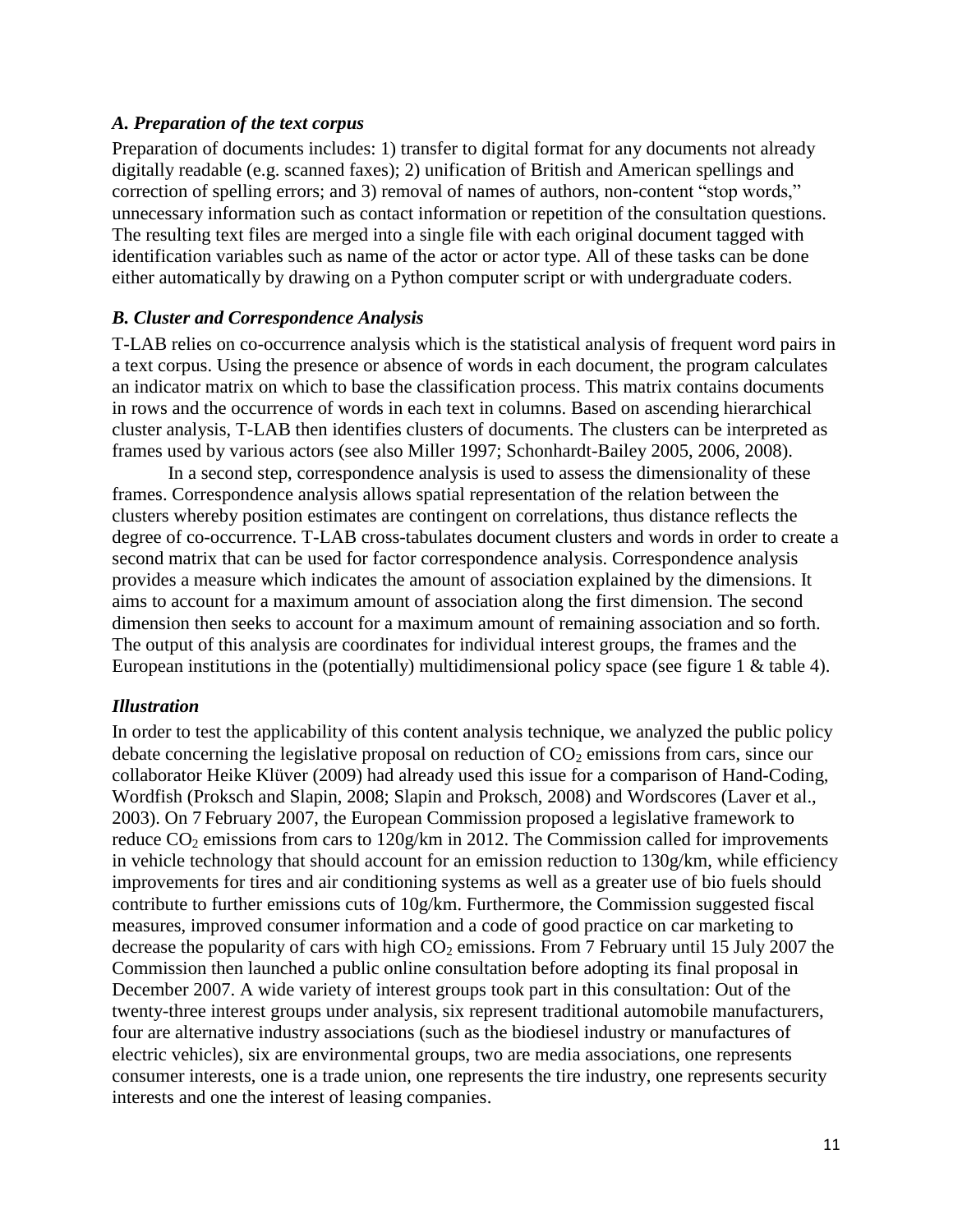### *Identification of frames*

In a first step, a cluster analysis was conducted in order to identify the frames used in the analysis. Three document clusters could be identified (see table 1): The first and smallest cluster (12% of the documents) comprises texts using words such as "advertising," "press" and "media." Table 1 shows the list of typical words of this frame (cluster) which clearly indicates its focus on the impact of the legislative proposal on the advertising industry. The second cluster, which encompasses 28% of the documents, is marked by words such as "automotive," "segments" or "product." The table makes clear that this cluster comprises documents emphasizing the impact of the proposal on the automobile manufacturers. The third and largest cluster (60% of the documents) is represented by typical words such as "LPG," "biodiesel" and "natural." This cluster is actually comprised of two types of groups: Environmental groups as well as alternative industry groups. Further analysis using the keyword-in-context function of the open source text analysis program *Yoshikoder* (Lowe, 2009) reveals that both types of groups emphasize the negative effects of global warming on the environment. However, whereas environmental groups use this frame simply for the intrinsic value of environmental protection, alternative industry groups employ this frame in order to highlight the environmental superiority of their products.

|                          | Table 1. Most prominent words distinguishing ensiers of actors in the CO <sub>2</sub> emissions debate |                            |                             |
|--------------------------|--------------------------------------------------------------------------------------------------------|----------------------------|-----------------------------|
|                          |                                                                                                        |                            | <b>Cluster 3:</b>           |
| <b>Rank according to</b> |                                                                                                        |                            | <b>Environment /</b>        |
| Chi <sup>2</sup> Value   | <b>Cluster 1: Press</b>                                                                                | <b>Cluster 2: Industry</b> | <b>Alternative Industry</b> |
| $\mathbf{1}$             | Advertising                                                                                            | target                     | <b>LPG</b>                  |
| $\overline{2}$           | press                                                                                                  | political                  | energy                      |
| 3                        | media                                                                                                  | value                      | gas                         |
| 4                        | promotional                                                                                            | function                   | fuel                        |
| 5                        | print                                                                                                  | approach                   | fuels                       |
| 6                        | literature                                                                                             | Automotive                 | <b>Biodiesel</b>            |
| 7                        | Publishers                                                                                             | models                     | oil                         |
| 8                        | survey                                                                                                 | segments                   | fuelled                     |
| 9                        | believe                                                                                                | reduction                  | duty                        |
| 10                       | restrictions                                                                                           | product                    | Natural                     |
| 11                       | marketing                                                                                              | complementary              | light                       |
| 12                       | information                                                                                            | system                     | Methane                     |
| 13                       | claim                                                                                                  | technologies               | biogas                      |
| 14                       | freedom                                                                                                | N1                         | biomethane                  |
| 15                       | penalties                                                                                              | rental                     | diesel                      |
| No of texts              | 3                                                                                                      | 7                          | 15                          |
| % of texts               | 12%                                                                                                    | 28%                        | 60%                         |

**Table 1: Most prominent words distinguishing clusters of actors in the CO2 emissions debate**

Note: The Table shows the most typical words per cluster according to their Chi<sup>2</sup> value. The analysis is based on comments from 23 interest groups submitted to the consultation process as well as the initial and final Commission documents.

In a second step, we compared a manual coding of group type to the clusters in which the program classified each actor. Drawing on information gathered on interest groups" websites, we coded them into five different categories: Traditional automobile industry; alternative industry; environmental; the European Commission itself; press / media; and other (this coding was done before the content analysis was conducted to ensure impartiality). Table 2 compares the clusters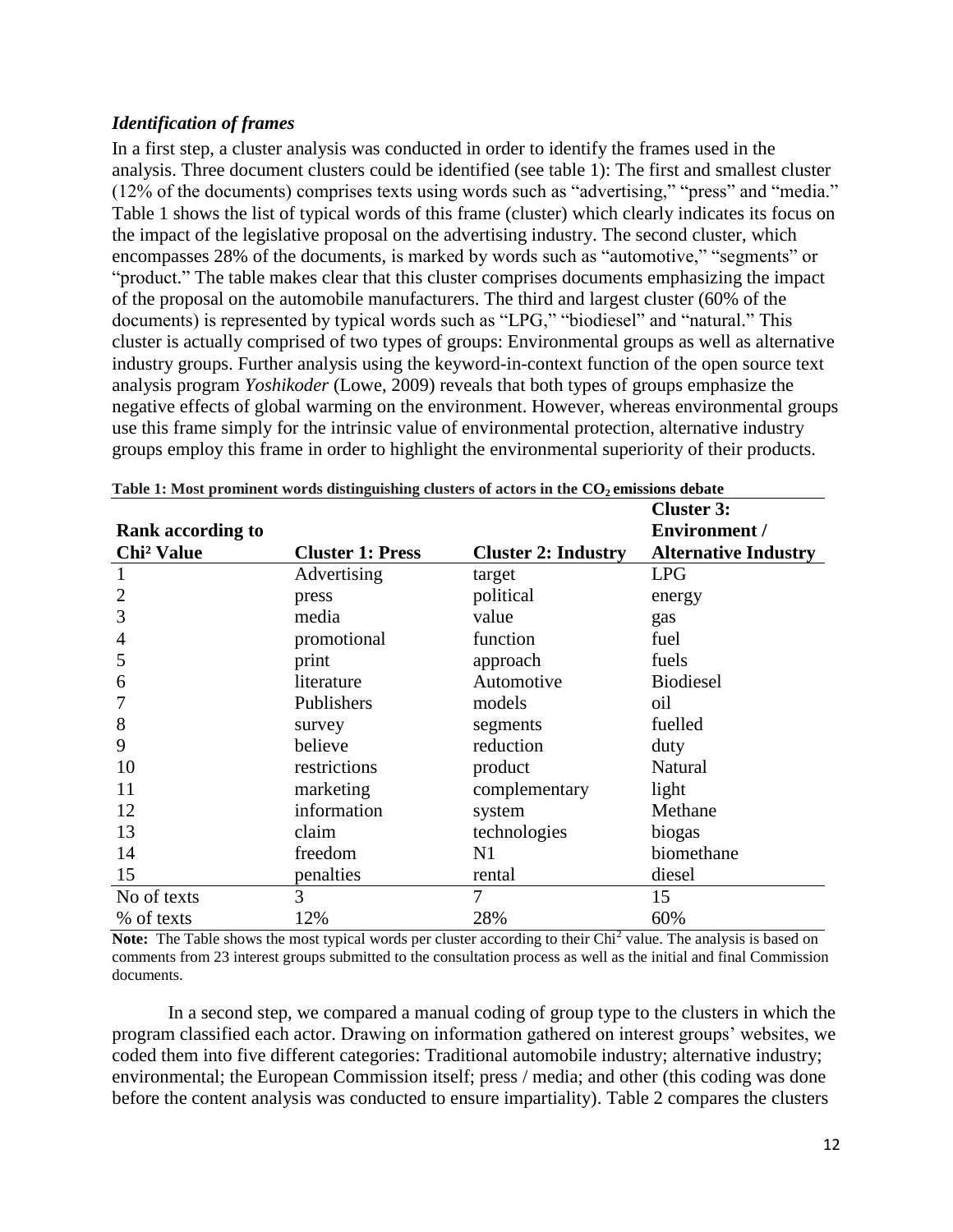from Table 1 with the group type in order to assess the validity of the measurement. Each row represents an interest group together with the cluster membership of the document it submitted to the consultation. The results show that the automated identification of clusters corresponds very strongly (though not perfectly) with a manual coding of group type. In those cases where the coding does not correspond, it is because the document associated with that organization had more in common with the groups in its statistically identified cluster than with our a priori assumption. Note as well that all groups are coded even those which were initially listed as "other" in the manual coding. The system also classifies the initial (Comm1) and final (Comm2) Commission document, showing its correspondence with each of the three clusters.

| Group             |                   |                      | <b>Cluster Membership Scores</b> |          |                    |
|-------------------|-------------------|----------------------|----------------------------------|----------|--------------------|
| <b>Name</b>       | Group type        | <b>Best Solution</b> | Press                            | Industry | <b>Environment</b> |
| <b>ADTS</b>       | Alt. Industry     | Environment          | 0.11                             | 0.31     | 0.58               |
| <b>AEGPL</b>      | Alt. Industry     | Environment          | 0.10                             | 0.19     | 0.72               |
| EBB               | Alt. Industry     | Environment          | 0.13                             | 0.23     | 0.64               |
| <b>ENGVA</b>      | Alt. Industry     | Environment          | 0.09                             | 0.19     | 0.73               |
| COMM1             | <b>Commission</b> | <b>Environment</b>   | 0.22                             | 0.36     | 0.42               |
| COMM <sub>2</sub> | <b>Commission</b> | <b>Industry</b>      | 0.23                             | 0.39     | 0.38               |
| <b>FANC</b>       | Environ. Group    | Environment          | 0.23                             | 0.36     | 0.41               |
| <b>FOE</b>        | Environ. Group    | Press                | 0.54                             | 0.24     | 0.22               |
| <b>GREENPEACE</b> | Environ. Group    | Environment          | 0.23                             | 0.35     | 0.43               |
| <b>RSPB</b>       | Environ. Group    | Environment          | 0.25                             | 0.35     | 0.41               |
| <b>TANDE</b>      | Environ. Group    | Environment          | 0.27                             | 0.31     | 0.43               |
| <b>WWF</b>        | Environ. Group    | Environment          | 0.22                             | 0.33     | 0.45               |
| <b>BEUC</b>       | Other             | Industry             | 0.25                             | 0.43     | 0.32               |
| <b>BVRLA</b>      | Other             | Industry             | 0.19                             | 0.54     | 0.27               |
| <b>ETRMA</b>      | Other             | Environment          | 0.21                             | 0.30     | 0.49               |
| <b>ETSC</b>       | Other             | Environment          | 0.20                             | 0.36     | 0.44               |
| <b>ETUC</b>       | Other             | Industry             | 0.24                             | 0.41     | 0.35               |
| <b>AAUK</b>       | Press             | Press                | 0.68                             | 0.16     | 0.16               |
| <b>FAEP</b>       | Press             | Press                | 0.88                             | 0.06     | 0.06               |
| <b>ACEA</b>       | Trad. Industry    | Industry             | 0.18                             | 0.56     | 0.26               |
| <b>JAMA</b>       | Trad. Industry    | Industry             | 0.19                             | 0.55     | 0.26               |
| <b>KAMA</b>       | Trad. Industry    | Industry             | 0.19                             | 0.53     | 0.28               |
| RAI               | Trad. Industry    | Environment          | 0.22                             | 0.36     | 0.43               |
| <b>SMMT</b>       | Trad. Industry    | Industry             | 0.24                             | 0.46     | 0.30               |
| <b>VDA</b>        | Trad. Industry    | Industry             | 0.15                             | 0.60     | 0.25               |

**Table 2: A Comparison of Manual and Automated Classification of Interest Groups**

**Note:** Full names of the associations are available on request. Cluster scores represent the degree to which each document is a member of the various clusters as well as the best cluster solution according to these scores.

#### *Examining dimensionality*

Using the correspondence analysis procedure, the underlying dimensions of the frames are identified and the frames are mapped spatially. Correspondence analysis provides a measure which indicates the amount of association explained by the underlying dimensions. The correspondence analysis identifies a two-dimensional space in which the frames are located (see Figure 1). The first dimension accounts for 58 per cent of the association and the second dimension for 42 per cent. Whereas the "Environmental" and "Industry" frames mainly oppose each other on the first dimension and hardly differ in respect to the second dimension, the "Press" frame largely differs from the other two frames along the second dimension and is located more or less in the middle of the "Environment" and "Industry" frame on the first dimension. Hence, the debate surrounding the policy proposal on the reduction of  $CO<sub>2</sub>$  emissions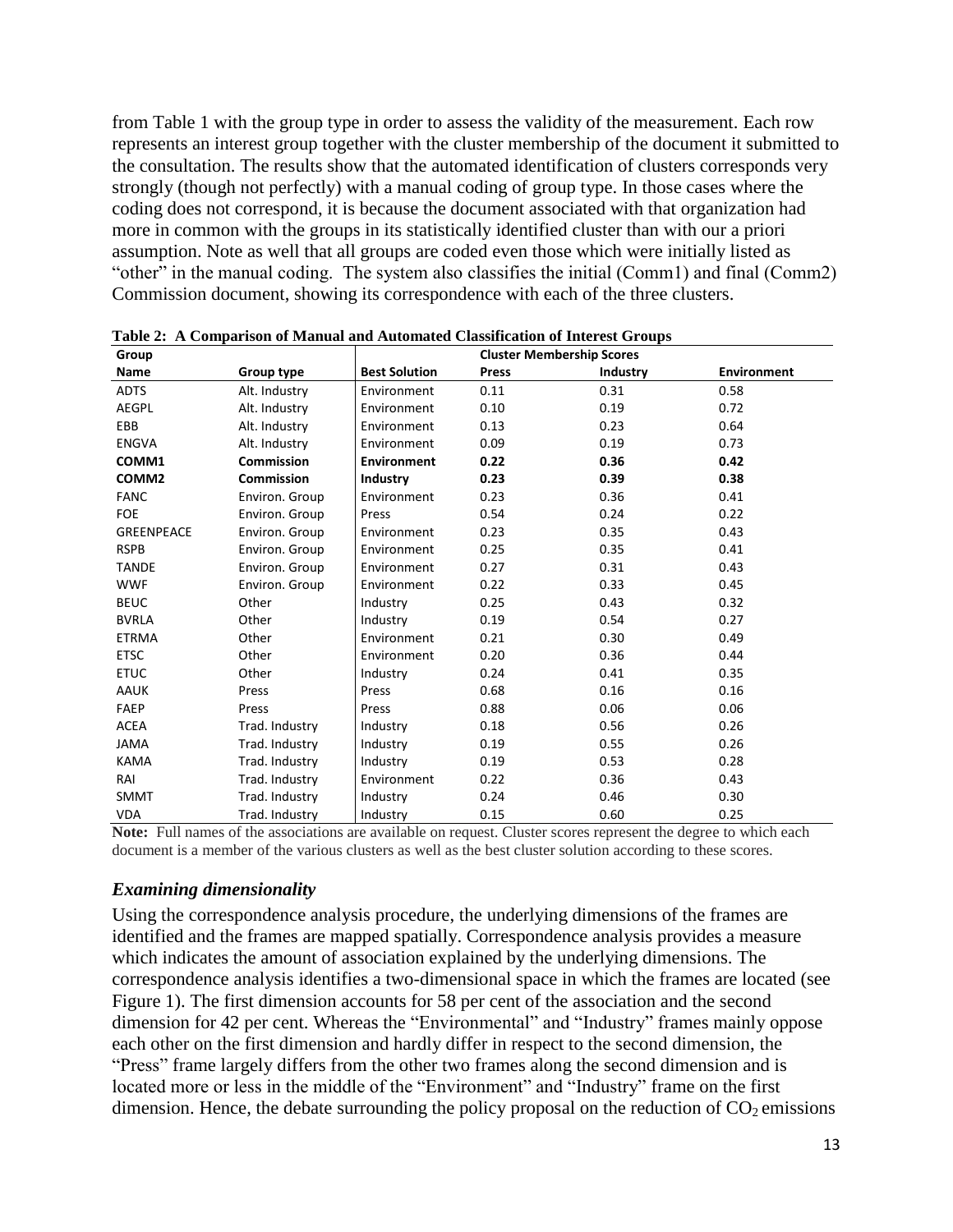from cars is characterized by a two-dimensional space: "environmental control" and "advertising code of conduct."



**Figure 1: A Two-Dimensional Issue-Space for the CO2 Emissions Debate**

|                              | <b>Eigenvalue</b> |       | Percentage Cumul. Percentage |
|------------------------------|-------------------|-------|------------------------------|
| <b>Factor 1</b> ( $x$ -axis) | 0.19              | 58.00 | 58.00                        |
| <b>Factor 2</b> (y-axis)     | 0.14              | 42.00 | 100.00                       |

**Note:** Dimension 1 is "environmental control;" Dimension 2, the "advertizing code of conduct." Factor scores below indicate the degree of association explained by these two dimensions. The initial (COMM1) and final (COMM2) positions of the European Commission are connected by a red arrow indicating the direction of movement.

As a validity check, we can compare these results with policy position estimates obtained by Hand-Coding and Wordfish (for details, see Klüver, forthcoming). Since Wordscores and Wordfish estimate policy positions only for a single dimension, we compare them separately to the two dimensions identified here (see table 3). The table shows strong correspondence for the first dimension, but little for the second one. These results suggest that the automated procedure accurately replicates the main dimensional structure but also allows additional cleavages not apparent to any technique assuming a single dimension.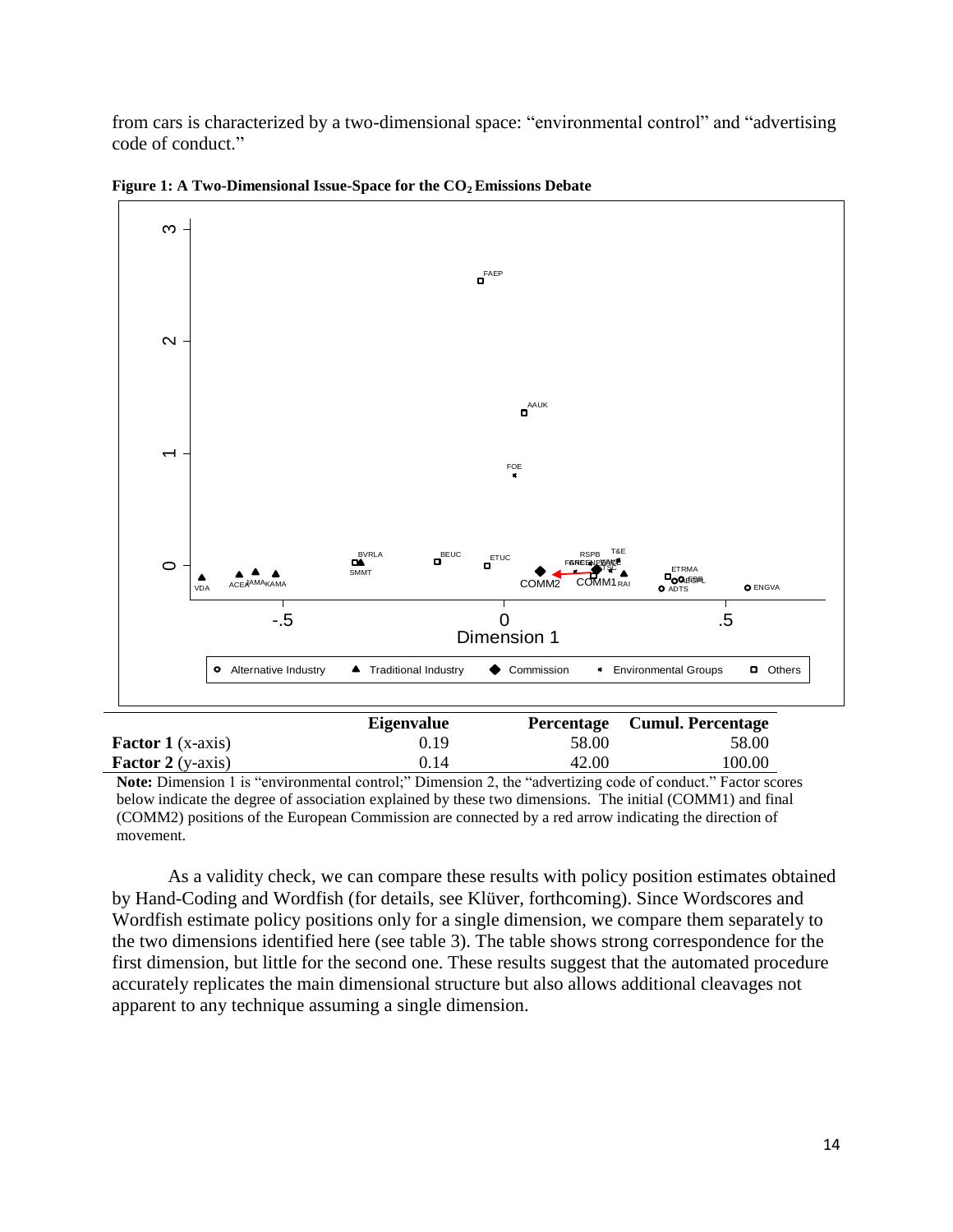|             |                    | <b>T-LAB</b> | Wordfish  | <b>Hand-Coding</b> |
|-------------|--------------------|--------------|-----------|--------------------|
|             | <b>T-LAB</b>       | 1.0          |           |                    |
| Dimension 1 | Wordfish           | $0.73***$    | 1.0       |                    |
|             | <b>Hand-Coding</b> | $0.76***$    | $0.70***$ | 1.0                |
|             | <b>T-LAB</b>       | 1.0          |           |                    |
| Dimension 2 | Wordfish           | 0.03         | 1.0       |                    |
|             | <b>Hand-Coding</b> | $0.34*$      | $0.70***$ | 1.0                |
|             |                    |              |           |                    |

**Table 3: Correlation of T-LAB Coordinates with Wordfish and Hand-Coding**

\*p<0.1, \*\*p<0.01, \*\*\*p<0.001. Source: Klüver (forthcoming)

### *Assessing the success of frames*

Finally, as we have two measures of the location of the European Commission, we can assess the direction of any movement in the official position. In this example, we compare the initial location  $(t_0)$  in the February 2007 Communication and the final location  $(t_1)$  in the proposed Regulation in December of that same year, after the consultation materials described above had been submitted and reviewed. These are indicated in Figure 1 as COMM1 and COMM2, and a red arrow shows the direction of movement.

Using the coordinates in the multidimensional space (see table 4), one can compute measures of distance such as the Euclidean Distance between the Commission"s positions and the frames (clusters) or even the single interest groups to assess in which direction the Commission moved from  $t_0$  to  $t_1$ . The Euclidean Distance is given as

$$
d(x,y) = ||x-y||_2 = \sqrt{(x_1-y_1)^2 + \dots + (x_n-y_n)^2} = \sqrt{\sum_{i=1}^n (x_i-y_i)^2}
$$

Any individual actor can be assessed with regards to this analysis, or we can look more generally at the direction in which the Commission moved: Did it move toward the frame adopted by the greatest number of groups, the business groups, the government organizations, or what? In this example we calculate the distance between the Commission position and the three frames along the two dimensions of debate (see table 5). The analysis shows that the Press Frame is most distant from the Commission and this distance was maintained at the time of the second Commission position. The Environmental Frame is the closest to the Commission but the Commission increased its distance from 0.14 to 0.26 over time. The Industry Frame by contrast is closer to the Commission at time point  $t_1$  than at  $t_0$ . In conclusion, the Commission moved over time towards the center of the political space, aligning more with Industry than in its initial position, but remaining closer to the position of the Environment Cluster than to the others even at the end of the process.

| Table 4: Location of Interest Groups as well as the EC before and after Consultation |  |  |  |  |
|--------------------------------------------------------------------------------------|--|--|--|--|
|                                                                                      |  |  |  |  |

| Actor                                | D1-Envi | D2-Media | Actor             | D1-Envi | D2-Media |
|--------------------------------------|---------|----------|-------------------|---------|----------|
| PRESS CLUSTER                        | 0.01    | 1.77     | <b>ETSC</b>       | 0.2     | $-0.09$  |
| <b>INDUSTRY CLUSTER</b>              | $-0.6$  | $-0.08$  | <b>ETUC</b>       | $-0.04$ | $\Omega$ |
| ENVIRONMENT CLUST.                   | 0.34    | $-0.08$  | FAEP              | $-0.05$ | 2.54     |
| <b>COMMISSION. TIME</b> <sup>0</sup> | 0.21    | $-0.03$  | <b>FANC</b>       | 0.16    | $-0.05$  |
| <b>COMMISSION. TIME</b> <sub>1</sub> | 0.08    | $-0.05$  | <b>FOE</b>        | 0.02    | 0.81     |
| <b>AAUK</b>                          | 0.04    | 1.36     | <b>GREENPEACE</b> | 0.2     | $-0.05$  |
| <b>ACEA</b>                          | $-0.6$  | $-0.08$  | JAMA              | $-0.56$ | $-0.06$  |
| <b>ADTS</b>                          | 0.36    | $-0.2$   | <b>KAMA</b>       | $-0.52$ | $-0.08$  |
| <b>AEGPL</b>                         | 0.38    | $-0.13$  | <b>RAI</b>        | 0.27    | $-0.08$  |
| <b>BEUC</b>                          | $-0.15$ | 0.03     | <b>RSPB</b>       | 0.19    | 0.02     |
| <b>BVRLA</b>                         | $-0.34$ | 0.03     | <b>SMMT</b>       | $-0.32$ | 0.02     |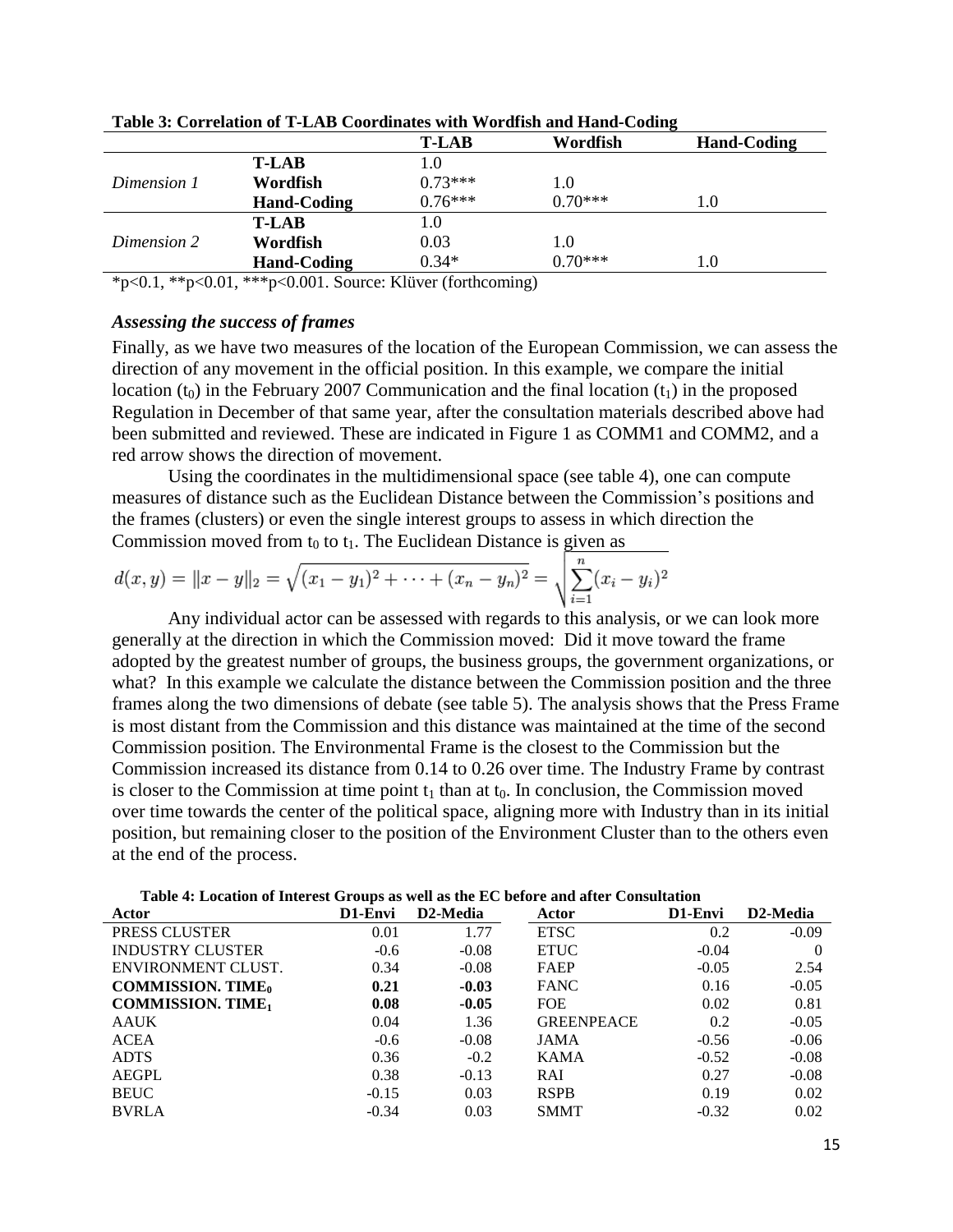| EBB   | 0.4  | $-0.12$ | <b>TANDE</b> | 0.26    | 0.05    |
|-------|------|---------|--------------|---------|---------|
| ENGVA | 0.55 | $-0.19$ | VDA          | $-0.68$ | $-0.11$ |
| ETRMA | ).37 | $-0.1$  | <b>WWF</b>   | 0.24    | $-0.05$ |

| Table 5: Relative Distance of the EC Position from Major Actors in the Debate, $t_0$ and $t_1$ |                            |                            |                |  |
|------------------------------------------------------------------------------------------------|----------------------------|----------------------------|----------------|--|
| <b>Frames</b>                                                                                  | Distance at t <sub>0</sub> | Distance at t <sub>1</sub> | <b>Success</b> |  |
| Press                                                                                          | l.81                       | l.82                       | $-0.01$        |  |
| Industry                                                                                       | 0.81                       | 0.68                       | $+0.13$        |  |
| Environment                                                                                    | 0.14                       | 0.26                       | $-0.12$        |  |

We have illustrated one element of our project, suggesting ways in which we will be able to analyze the dimensional structure of debates, the positions of each actor, the frames being proposed by different actors, and movement of official bodies during the policy process. In the limited space available we have not discussed change in the position of the European Institutions over time, comparisons across the 120 issues in our sample (e.g., whether issues with low dimensional structures are more likely to see policy change than those with many unrelated frames simultaneously being discussed), and a variety of other factors to which we have alluded in the pages above. Concerning the movement of the European Institutions, we will have various official documents reflecting the official positions over the course of the legislative process such as the policy proposal of the European Commission, opinions of the European Parliament and the Council and the final adopted legislation. For most issues, we will also find official document preceding the policy proposal such as Communications, Green and White Papers as well as a status quo reflected in existing legislation in this policy area (Klüver's analysis of 56 issues on which consultations were available allowed an estimate of the status quo policy position for 75 per cent of the issues). We expect to be able to assess movement of the official position at least from the beginning to the end of the consultation process. However, we should note that we do not expect to be able to trace on a clear chronological basis all the dynamics of framing over time, for example the timing of when certain interest groups make certain claims. Across the sample of issues we do not expect sufficient documents at regular enough time units to support such a dynamic analysis, and our theoretical concerns do not require this.

### *Website Infrastructure*

We have our own theoretical interests in this project but also hope to contribute to a transformation in how political scientists conduct research projects, contributing to everexpanding databases that can be used by others for a variety of purposes. The PI and Co-PI have already contributed to the US policy agendas project [\(www.policyagendas.org\)](http://www.policyagendas.org/) and to the lobbying and advocacy project [\(http://lobby.la.psu.edu\)](http://lobby.la.psu.edu/), both supported by NSF, and both of which have led to large international collaborations based on the initial design (see <http://www.comparativeagendas.org/> and [http://sites.maxwell.syr.edu/ecpr/\)](http://sites.maxwell.syr.edu/ecpr/). The projects have also developed large secondary literatures based on use of the data. To this end, we take the creation of a user-friendly and highly assessable website seriously. We will develop a website where we will make all of the documentation publically available for other scholars; detail our data collection process; and our coding schemes so that interested scholars may analyze the original text documents that we collect; all the information will remain in the public domain. In addition, as part of the larger European Science Foundation collaboration, and newly established ECPR working group on interest groups co-chaired by the PI on this proposal, we are promoting the creation of a collaborative network of scholars who may replicate or create analogous data collection projects for the US, EU member states, and other countries.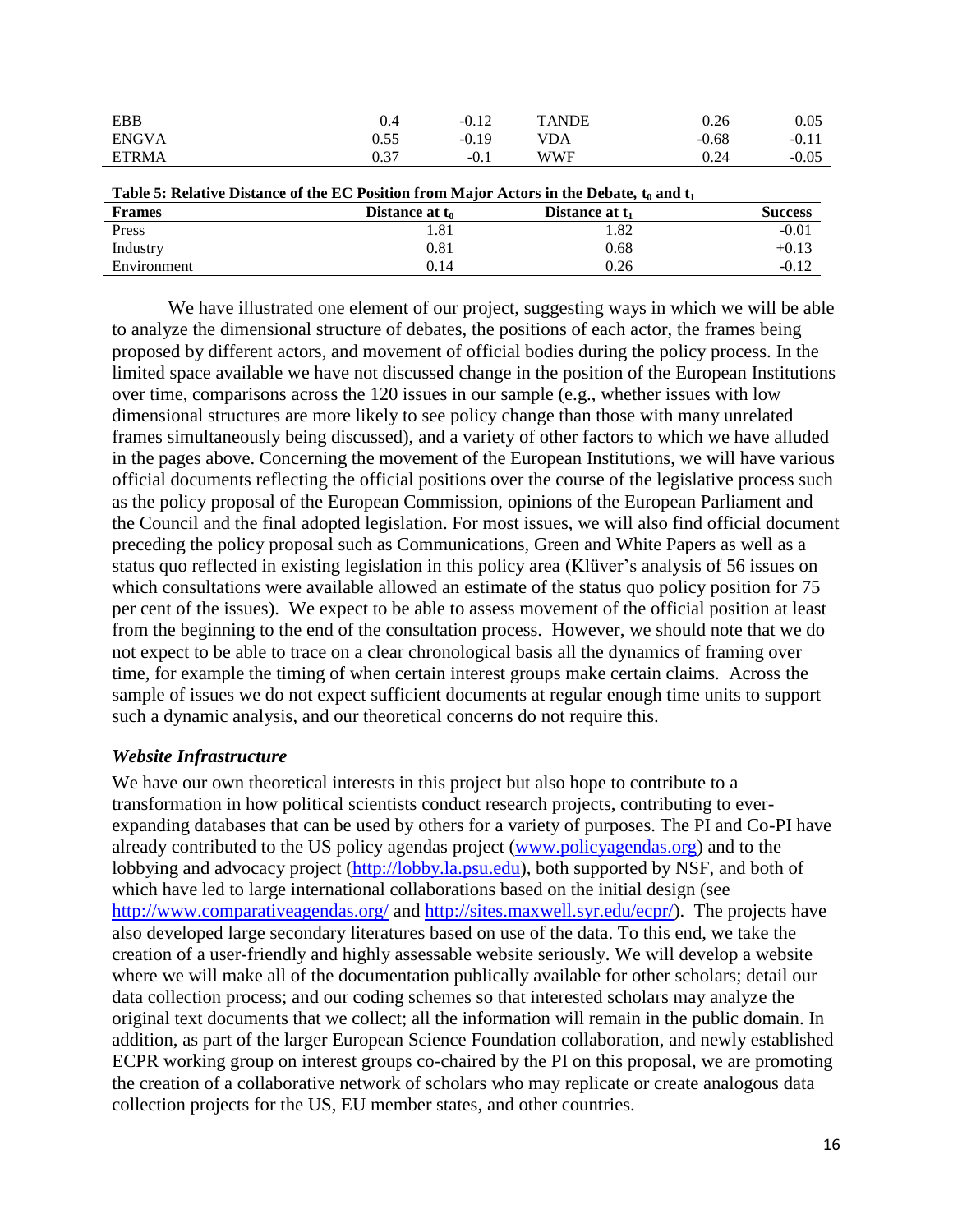## *Feasibility, Logistics, and Timeline*

We estimate the data collection work here to be determined largely by the number of actors and documents involved in our sample of 120 issues. Based on an earlier analysis of 56 consultations, we base our calculations on 60 documents per issue. This leads to our request for undergraduate students to handle manual document preparation issues where necessary; graduate assistants at UVA to develop automated scraping and coding processes and to build the website, consulting with Heike Klüver who has detailed experience of the relevant software as well as EU-specific policy and institutional knowledge.

| <b>Time period</b> | <b>Tasks completed</b>                                                                                                                                                                                                                                                                                                                                                                                                                                                                                                                                                                                                                                                                                                                                                                                                                                                                                                                                                                                                                                                       |
|--------------------|------------------------------------------------------------------------------------------------------------------------------------------------------------------------------------------------------------------------------------------------------------------------------------------------------------------------------------------------------------------------------------------------------------------------------------------------------------------------------------------------------------------------------------------------------------------------------------------------------------------------------------------------------------------------------------------------------------------------------------------------------------------------------------------------------------------------------------------------------------------------------------------------------------------------------------------------------------------------------------------------------------------------------------------------------------------------------|
| Spring 2011        | Case selection complete through the associated ESF project.                                                                                                                                                                                                                                                                                                                                                                                                                                                                                                                                                                                                                                                                                                                                                                                                                                                                                                                                                                                                                  |
| Summer 2011        | Requested NSF funding begins, July 1, 2011<br>٠<br>Klüver will train UVA graduate & undergraduates on the collection of documents.<br>$\bullet$<br>Password protected project website portal for sharing documents created.<br>$\bullet$<br>Joint meeting of PI, co-PI and Klüver at UVA.<br>$\bullet$                                                                                                                                                                                                                                                                                                                                                                                                                                                                                                                                                                                                                                                                                                                                                                       |
| <b>Fall 2011</b>   | Document Collection, the establishment of a document database and the coding of<br>$\bullet$<br>documents according to information gathered on interest groups' website<br>concerning group type, level of analysis and Member State. Students will be<br>particularly trained in how to identify and search for relevant documents.<br>Text Processing which includes transfer to digital format for any documents not<br>$\bullet$<br>already digitally readable, unification of British and American spellings,<br>correction of spelling errors, removal of unnecessary information (e.g. contact<br>details) and merging the different documents into one single text file with each<br>original document tagged with identification variables such as name of the actor<br>or actor type. Students will be trained in using a Python Script to automatically<br>edit the documents and in how to conduct the necessary manual steps.<br>Based on preliminary case example, document collection and text processing, we<br>٠<br>expect to finish 30 issues in 3 months. |
| Spring 2012        | Finish collecting documents on another 60 issues.<br>$\bullet$<br>Graduate assistants will be trained in analyzing the processed texts using T-LAB<br>$\bullet$<br>and begin performing the text analysis. We estimate that they can finish the text<br>analysis for 30 issues by the end of the semester.<br>Joint meeting of PI, co-PI and Klüver at UNC to assess progress.<br>$\bullet$                                                                                                                                                                                                                                                                                                                                                                                                                                                                                                                                                                                                                                                                                  |
| Summer 2012        | Complete document collection for the last 60 issues.<br>$\bullet$<br>Complete text processing for the last 60 issues.<br>$\bullet$<br>Complete text analysis of another 60 issues.<br>$\bullet$                                                                                                                                                                                                                                                                                                                                                                                                                                                                                                                                                                                                                                                                                                                                                                                                                                                                              |
| <b>Fall 2012</b>   | Complete text analysis for the last 30 issues and begin analysis of data.<br>$\bullet$<br>External website for sharing data with scholarly community will be established,<br>$\bullet$<br>including original and process documents, quantitative coding results, and<br>background information on each case.                                                                                                                                                                                                                                                                                                                                                                                                                                                                                                                                                                                                                                                                                                                                                                 |
| Spring 2013        | Data analysis finalized, project coordinators write up the results and present them<br>$\bullet$<br>at several conferences before submitting the papers to journals.<br>June 30, 2013 - funding expires                                                                                                                                                                                                                                                                                                                                                                                                                                                                                                                                                                                                                                                                                                                                                                                                                                                                      |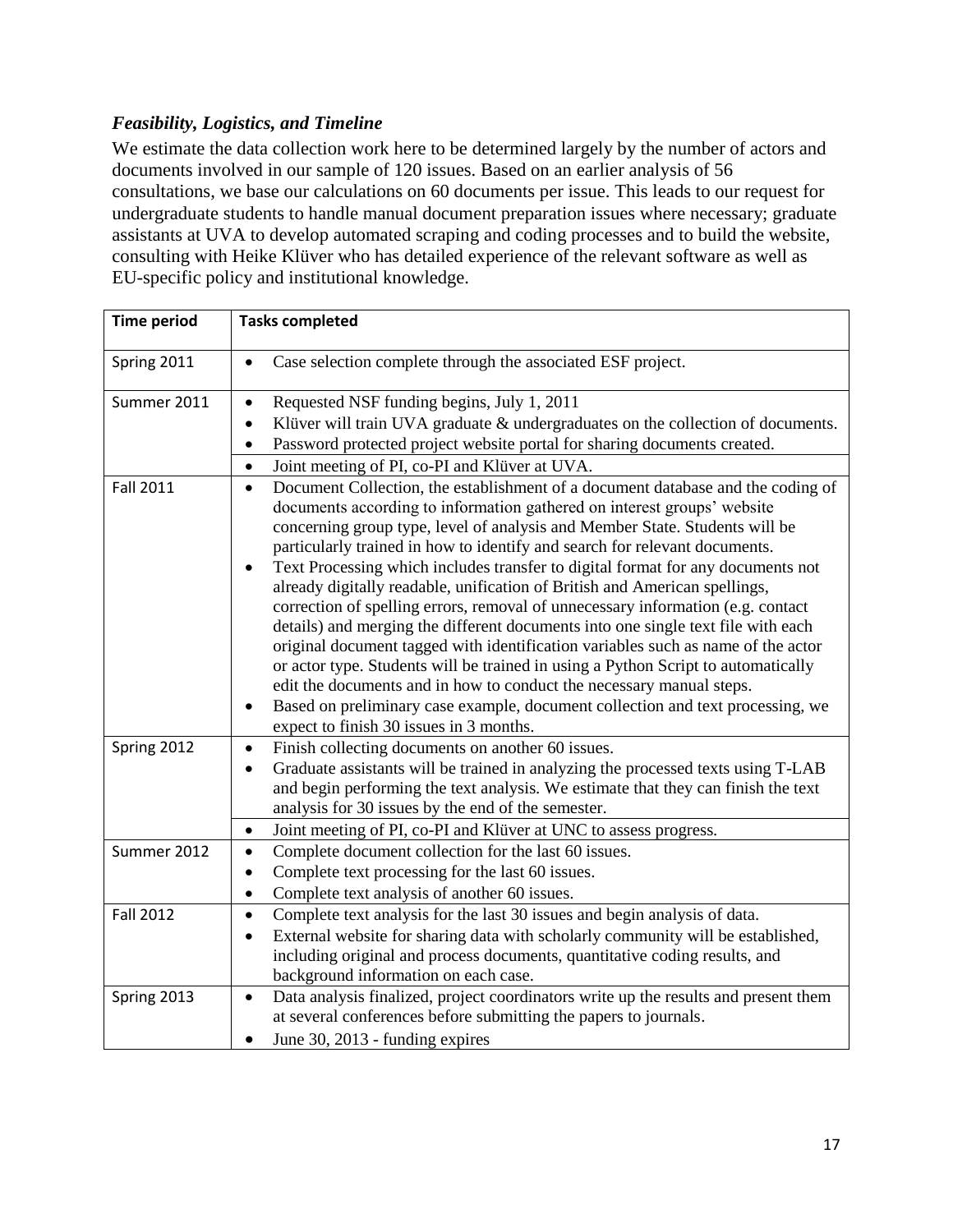#### *References*

- Bailey, Andrew and Cheryl Schonhardt-Bailey. 2008. Does deliberation matter in FOMC monetary policymaking? The Volcker Revolution of 1979. *Political Analysis*. 16(4): 404- 427
- Baumgartner, Frank R., Jeffrey M. Berry, Marie Hojnacki, David C. Kimball, and Beth L. Leech. 2009. *Lobbying and Policy Change: Who Wins, Who Loses, and Why*. Chicago: University of Chicago Press.
- Baumgartner, Frank R., Suzanna L. De Boef and Amber E. Boydstun. 2008. *The Decline of the Death Penalty and the Discovery of Innocence.* New York: Cambridge University Press.
- Baumgartner, Frank R., and Bryan D. Jones. 2009. *Agendas and Instability in American Politics*. 2<sup>nd</sup> ed. Chicago: University of Chicago Press.
- Baumgartner, Frank R., and Christine Mahoney. 2008. The Two Faces of Framing: Individual-Level Framing and Collective Issue-Definition in the EU. *European Union Politics* 9 (3): 435–49.
- Berinski, Adam J., and Donald R. Kinder. 2006. Making Sense of Issues Through Media Frames: Understanding the Kosovo Crisis. *Journal of Politics* 68, 3: 640–56.
- Druckman, James N. 2001. On the Limits of Framing Effects: Who Can Frame? *Journal of Politics* 63, 4: 1041–66.
- Entman, Robert M. 1991. Framing US coverage of international news: Contrasts in narratives of the KAL and Iran air incidents. *Journal of Communication* 43(4): 51-58
- Gilliam, Franklin D., Jr., and Shanto Iyengar. 2000. Prime Suspects: The Influence of Local Television News on the Viewing Public. *American Journal of Political Science* 44, 3: 560–573.
- Image. 2009. ALCESTE. Logiciel d'Analyse de Données Textuelles. Version 4.7. [http://www.image-zafar.com/.](http://www.image-zafar.com/) last accessed on 4 May 2009.
- Klüver, Heike. forthcoming. Measuring interest group influence using quantitative text analysis. *European Union Politics.*
- Klüver, Heike. 2009. Understanding policy-making in the European Union: Interest group influence on policy formulation. Paper presented at the 67th National Conference of the Midwest Political Science Association, Chicago. 2 - 5 April 2009.
- Lancia, Franco. 2009. T-LAB Pro. Tools for Text Analysis. Version 6.1., [http://www.tlab.it.](http://www.tlab.it/) last accessed on 4 May 2009.
- Laver, Michael, Kenneth Benoit and John Garry. 2003. Extracting Policy Positions from Political Texts Using Words as Data. *American Political Science Review* 97 (2): 311–331.
- Lindblom, Charles E. 1977. *Politics and Markets*. New York: Basic Books.
- Lowe, Will. 2009. Yoshikoder. Software for multilingual content analysis. Version 0.6.3., [http://www.yoshikoder.org/.](http://www.yoshikoder.org/) last accessed on 4 May 2009.
- Mahoney, Christine. 2008. *Brussels vs. the Beltway: Advocacy in the United States and the European Union. Washington. DC: Georgetown University Press.*
- Miller, M. Mark. 1997. Frame mapping and analysis of news coverage of contentious issues. *Social Science Computer Review*. 15(4): 367-378β
- Quinn, Kevin M. et al. 2008. How to Analyze Political Attention with Minimal Assumptions and Costs. Harvard University Department of Government, working paper, July 14.
- Proksch, Sven-Oliver and Jonathan B. Slapin. 2008. WORDFISH: Scaling Software for Estimating Political Positions from Texts. Version 1.2., URL (consulted Sept. 2008): [http://www.wordfish.org](http://www.wordfish.org/)